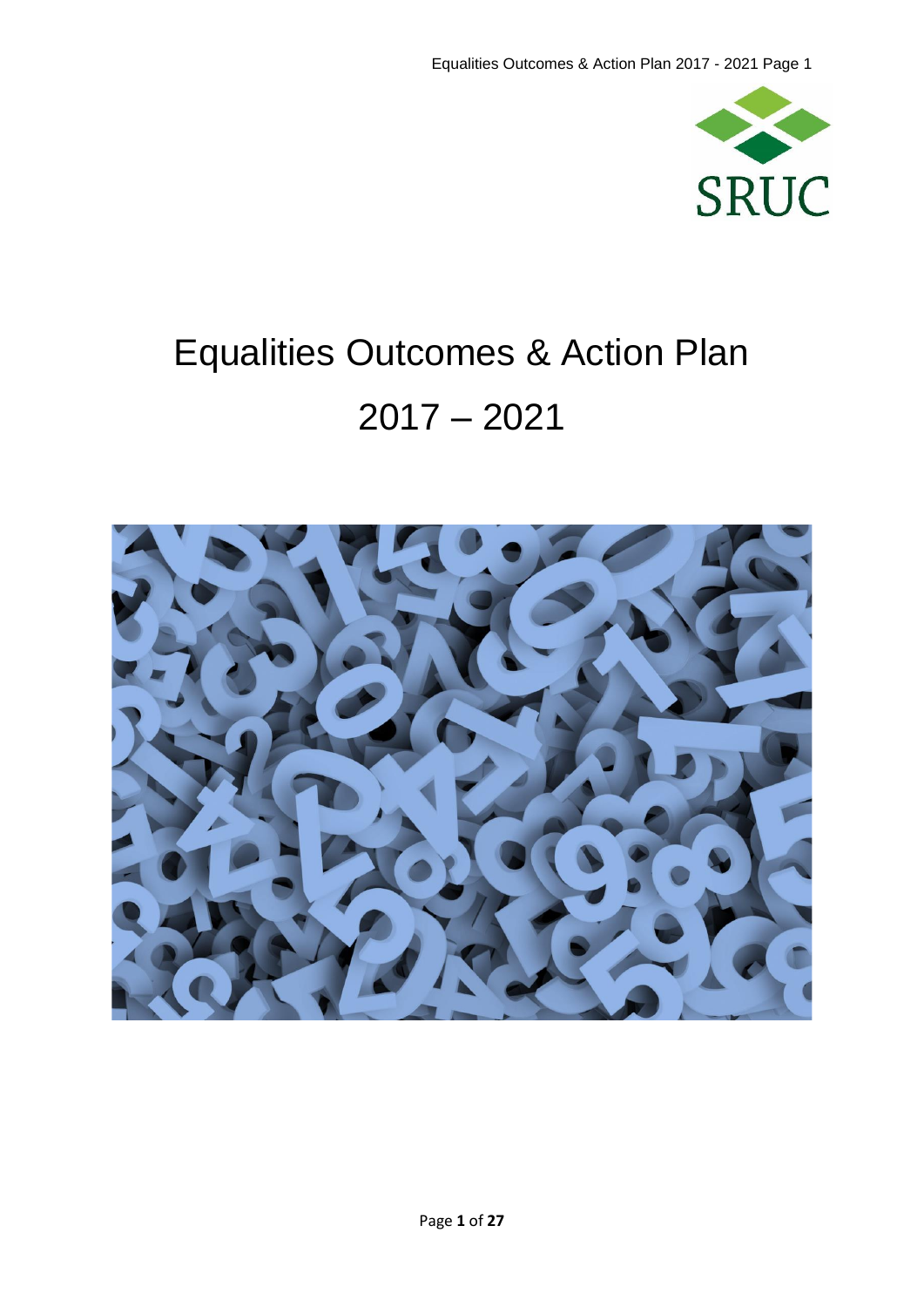### **Contents**

| <b>Foreword by Principal and Chief Executive</b> | 3  |
|--------------------------------------------------|----|
| Background                                       | 4  |
| Introduction                                     | 5  |
| Equality Outcomes Action Plan 2017 - 2021        | 15 |

**Please note:** This report should be read in conjunction with the accompanying document; *SRUC Equalities Data 2017*

Copies in alternative formats and community languages will be made

available on request.

**Contact:** Human Resources

#### **Postal Addres**s:

Scotland's Rural College

Room R19, Peter Wilson Building, Kings Building,

West Mains Road, Edinburgh EH9 3JG,

**Telephone:** 44 (0) 131 535 4303

**Website:**[www.sruc.ac.uk](http://www.sruc.ac.uk/)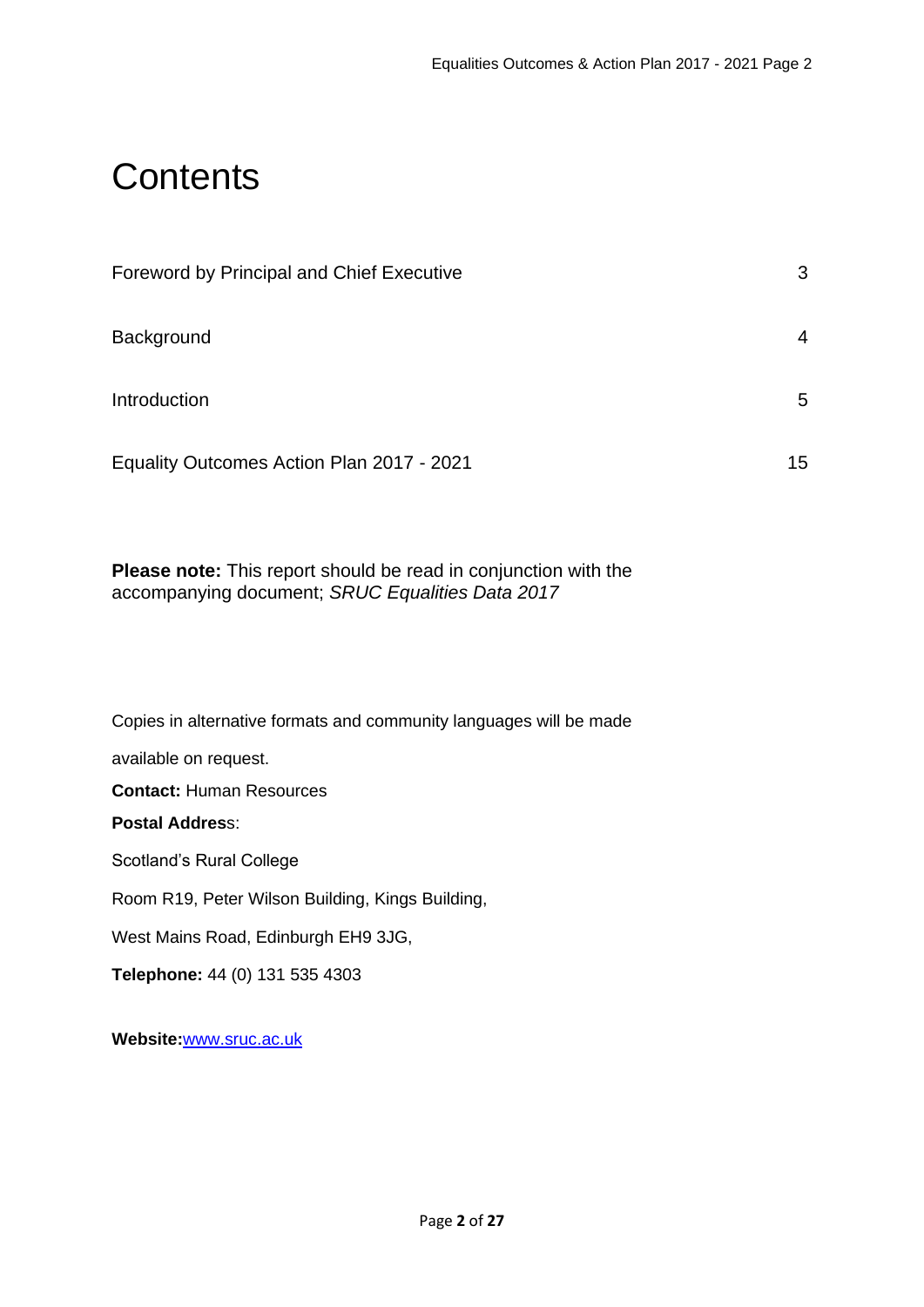#### **Principal and CEO's Foreword to Equalities Outcomes & Action Plan**

I am delighted to welcome you to SRUC's new Equality Outcomes and Action Plan which sets out our continuing commitment to equality, diversity and human rights work between 2017 and 2021.

We are committed to creating an inclusive culture that advances equality of opportunity, advancement and outcome for all students, staff and stakeholders. This is a key factor in our long-term performance and continued success.

The development and implementation of the first set of equality outcomes provided an insight into what has worked as well and what has not worked well.

SRUC launched its new strategic vision in April 2017. Our commitment to equality, diversity and human rights will be firmly embedded as we further develop the strategy and create a sustainable business plan to underpin our vision.

Our overall approach to equality, diversity and human rights will be contemporary. Our policies and practices will support SRUC in continuing to contribute to the elimination of discrimination, harassment and victimisation and the advancement of equality of opportunity. The activities will be underpinned by solid evidence through monitoring, evaluation and revision of our action plans, based on regular analysis of employee and student data.

The new equality outcomes detailed in this report are derived from wide ranging information including feedback from employees, students, stakeholders, key partners and external agencies. They exceed statutory requirements as we aim for best practice in our service and employment provisions.

I would like to thank all the individuals, organisations and partner agencies whose input and guidance on key issues contributed to the development of our equality outcomes.

I look forward to working with you to ensure that our equality, diversity and human rights approach secures SRUC's contribution to the Scottish National Outcome: "We have tackled the significant inequalities in Scottish society".

**Professor Wayne Powell Principal and Chief Executive**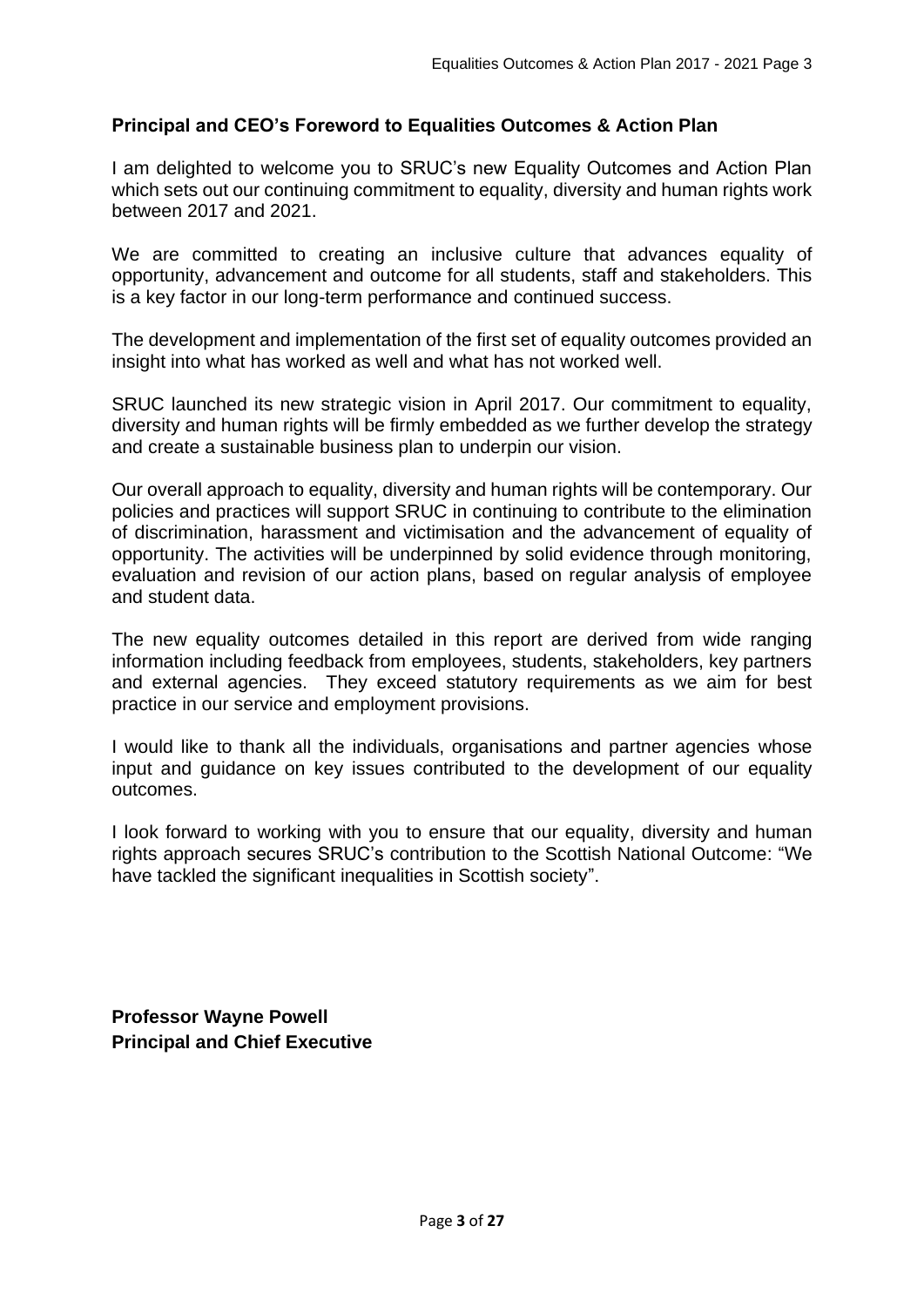#### **BACKGROUND**

SRUC, the legal title for the institution, was formed on 1 October 2012 from the merger of four 'legacy colleges' - Barony, Elmwood, Oatridge and the Scottish Agricultural College (SAC). The merger created an integrated institution delivering tertiary education, research and consultancy services to a wide range of stakeholders in agriculture, land and the rural sector.

We are a designated higher education institution and are recognised by the Scottish Funding Council as a Small Specialist Institution. SRUC also receives funding from the Scottish Government Rural and Environmental Science and Analytical Services Division for research and consulting activity. We have close links with industry across all of our education, research and consulting activities.

With about 5067 students and 1329 employees SRUC operates its main education activities from six campuses, including four education farms: Aberdeen, Ayr, Barony (nine miles from Dumfries), Edinburgh, Elmwood (in Cupar, Fife) and Oatridge (in Ecclesmachan, West Lothian).

Research activity is focused primarily at the Edinburgh campus (with additional facilities at the Bush Estate, including the Roslin Institute Building shared with the University of Edinburgh), with other activity at a number of locations including the Aberdeen and Ayr (Auchincruive) campuses, and the four research farms SRUC operates.

Consultancy activity is delivered through a network of 26 consultancy offices spread across Scotland and northern England and eight veterinary disease surveillance centres in Scotland.

SRUC does not have degree awarding powers. Most of our taught degree programmes are validated by the University of Glasgow under an accreditation agreement and, since 2010; we have had a similar accreditation agreement with the University of Edinburgh. SRUC has a number of postgraduate research students with degrees being awarded by eight different universities, including Glasgow and Edinburgh. The Scottish Qualifications Authority (SQA) accredits the majority of Higher National, National Certificate and Scottish Vocational Qualification awards.

The details of our student and employee profile against the protected characteristics can be found in the accompanying document: SRUC Equalities Data 2017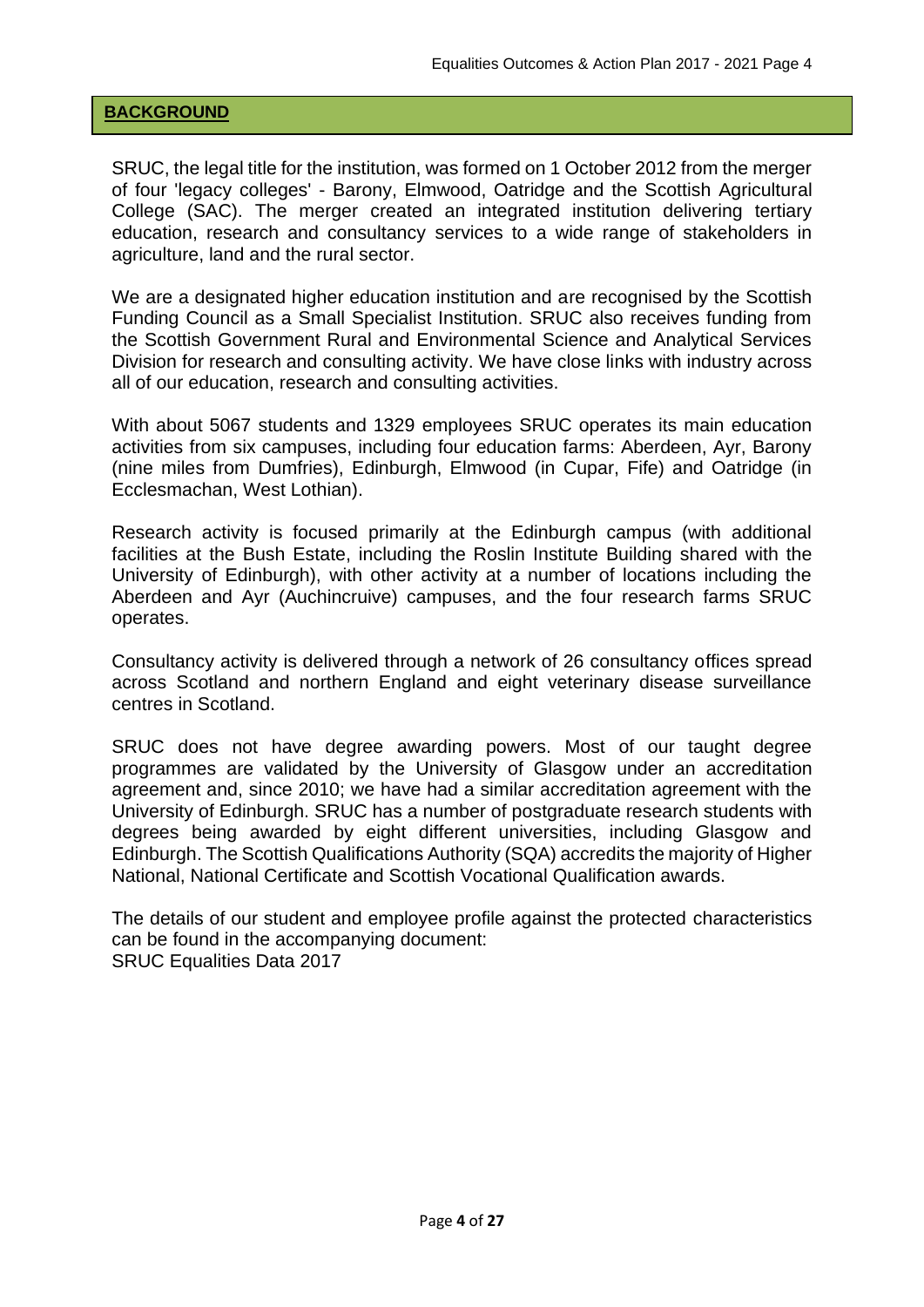#### **INTRODUCTION**

The Public Sector Equality Duty as set out in the Equality Act 2010 requires SRUC (Scotland's Rural College), in the exercise of our functions, to have *due regard* to the need to:

- 1. **eliminate unlawful discrimination**, harassment, victimisation and any other conduct prohibited by the Act;
- 2. **advance equality of opportunity** between people who share a protected characteristic and people who do not share it; and
- 3. **foster good relations** between people who share a protected characteristic and people who do not share it.

It covers the following protected characteristics: age, disability, gender reassignment, pregnancy and maternity, race, religion or belief (this includes lack of belief), sex and sexual orientation It also applies to marriage and civil partnership, but only in respect of the requirement to have due regard to the need to eliminate discrimination.

#### **The Public Sector Specific Duties require us to:**

#### **Publish equality outcomes and report progress in meeting them**

In this document we have set out our equality outcomes. Each outcome sets out a result we aim to achieve in order to further one or more of the general duties. Each of our outcomes applies to all protected characteristics. In preparing our outcomes we have ensured that they apply to our learners, our employees and our obligations to our community.

#### **Report progress on mainstreaming the general equality duty**

We will publish a combined mainstreaming report and equality outcomes report on our website by 30th April 2017 (and every 2 years thereafter), in which we will report on our progress in mainstreaming equality; that is, in making sure that meeting the general duty is integral to all that we do. The report will include an annual breakdown of the employee and learner information we have gathered, together with details of the progress we have made in using the information to assist us in meeting the general equality duty.

#### **Gather, use and publish employee information**

Every year, we will gather information on the number and characteristics of employees and the recruitment, development and retention of our employees.

#### **Publish an equal pay statement**

We will publish pay gap information and an equal pay statement every 2 years within our mainstreaming report. (Note: Pay gap information is defined as the percentage difference between men's average hourly pay and women's average hourly pay (excluding overtime)).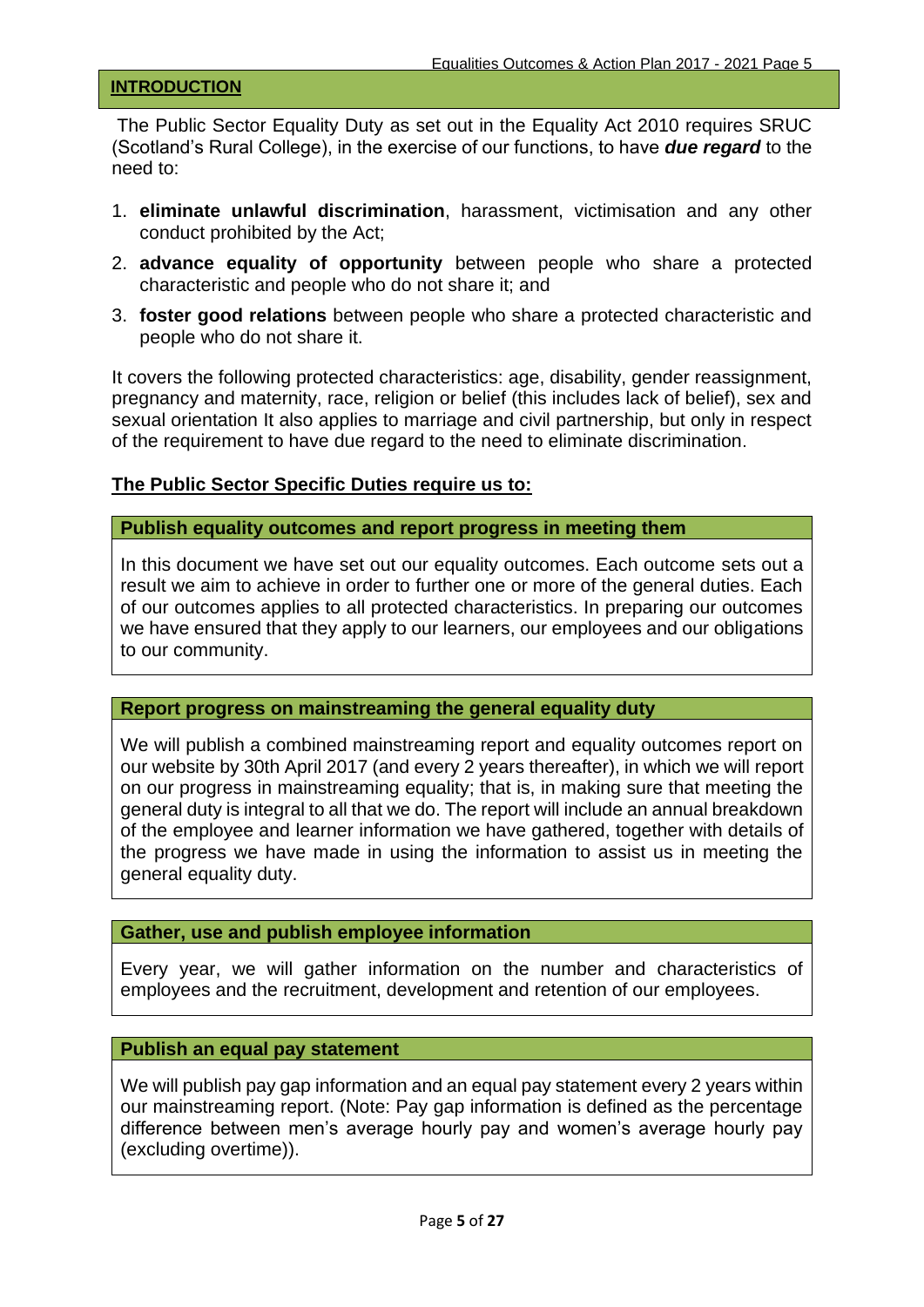#### **Publish gender pay gap information and an equal pay statement**

The equal pay statement will contain our policy on equal pay and occupational segregation between women and men and will be published within our mainstreaming report. We will produce an equal pay statement again in 2017 and every four years after that which will also include our policy on equal pay and occupational segregation between disabled people and nondisabled people, people in a minority racial group and people who are not.

#### **Impact assess new or revised policies and practices as well as making arrangements to review existing policies and practices**

We will assess the impact of applying all new or revised policy or practice against the needs of the general equality duty. We will consider relevant evidence and take account of the results of any assessment when conducting the impact assessment. We will publish the impact assessment along with the policy on our website.

#### **Consider adding equality award criteria and contract conditions in public procurement exercises**

SRUC recognises its duties under the Equality Act 2010 (Specific Duties) (Scotland) Regulations 2012. When entering a procurement agreement which is "the most economically advantageous" SRUC will also have due regard to whether the award criteria should include considerations which will help it meet its general equality duty. This will depend on the relevance to equality of what is being procured and the proportionality of taking action. Also, where SRUC puts performance conditions into an agreement, it will have due regard to whether the conditions should include considerations which will help it meet its general equality duty.

#### **All publications must be accessible**

SRUC will endeavour to make all publications accessible and so far as practical an existing means of public performance reporting will be used.

Equality Outcomes are part of the Pubic Sector Specific Duties and have been defined as a result of what SRUC aims to achieve in order to further one or more of the 3 parts of the Public Sector Equality Duties in relation to every protected characteristic. If the set of equality outcomes does not further the 3 parts of the Public Sector Equality Duties in relation to every characteristic SRUC must publish reasons for this.

They are specific, realistic, evidence based and measurable and have been created taking reasonable steps to involve people with protected characteristics and those who SRUC think represent their interests.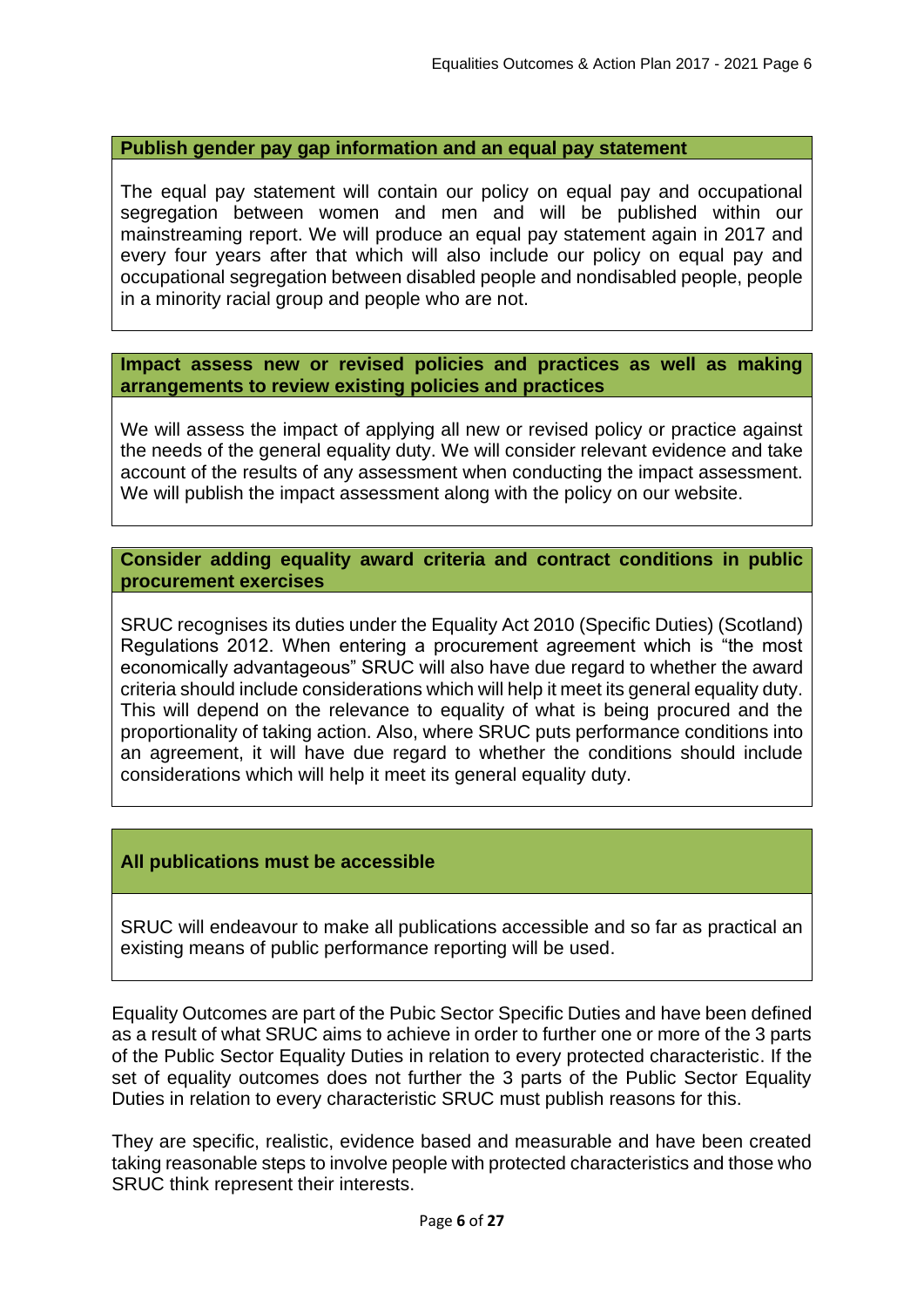The first set of Equality Outcomes was published by 30 April 2013 and each subsequent set should be published at intervals of no more than 4 years. SRUC must publish a report every 2 years on the action taken and the progress it has made to achieve its outcomes.

#### **Commitment to Equality**

Our mission, vision, global aims and values are:

#### **MISSION**

**"Committed to excellence and innovation in the advancement, communication and translation of knowledge throughout the rural sector".**

#### **VISION**

**"Leading innovation and sustainable development in agriculture, land and the rural sector"**

The vision can be further articulated in that **"SRUC is recognised for its global and local impact on food and environmental security through world-class research, education, training and consulting"**.

We will achieve this vision through the following global aim:

• To provide world-leading research, innovation, education, training and consulting, in support of global food and environmental security, sustainable rural development, and animal and human wellbeing.

#### **GLOBAL AIMS**

SRUC aims to:

- Build a culture of educational excellence through the development of a Rural University College.
- Be a top UK agriculturally-focused HEI with increased global links and impact.
- Create a new FE/HE model for Scotland with innovative delivery of academic and practical expertise to enhance articulation and progression opportunities.
- Provide an enabling culture that supports our staff, students, stakeholders and our institution in achieving our vision and mission.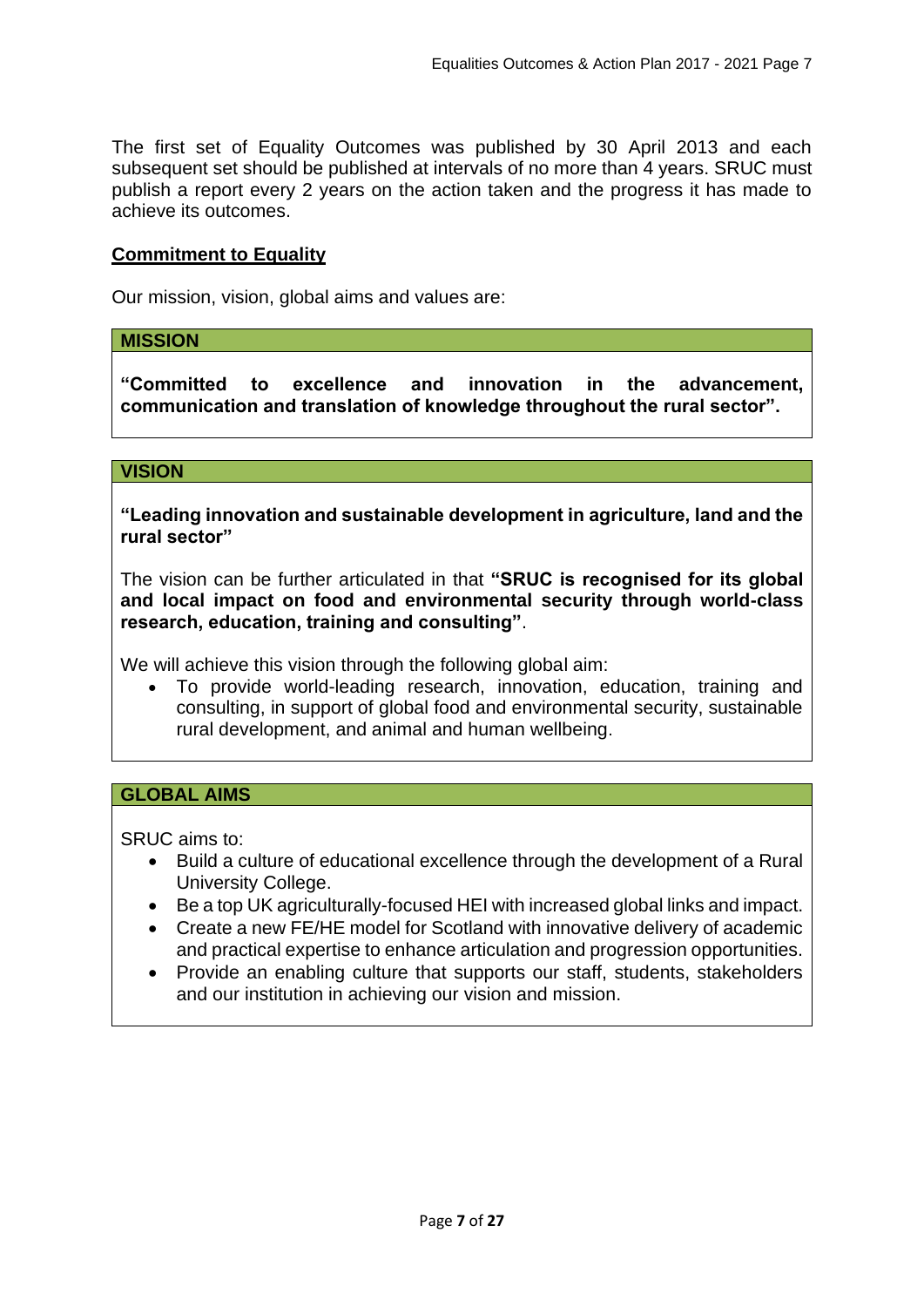#### **VALUES**

SRUC's values were created by staff to shape the way we behave within the organisation and to describe how we deliver our services to customers and stakeholders.

The values are summed up by the acronym **RISE**:

- **R**espect
- **I**nnovate
- **S**upport
- **E**xcel

"We will **RISE** to our values; **RESPECT** everyone's contributions, **INNOVATE** for success and **SUPPORT** each other to **EXCEL** in everything we do".

Our Principal and Chief Executive joined SRUC last summer and the following seven key principles provide a framework for the development of our future strategy:

#### **FRAMEWORK FOR THE DEVELOPMENT OF FUTURE STRATEGY**

- 1. Reassert SRUC's status as the **National Institution** for research, teaching and advice which connects the science base and industry and drives growth and innovation in the rural economy, building on SRUC's facilities, expertise and geographic spread to support the needs of a dynamic, innovative and competitive rural sector in Scotland and beyond
- 2. Creating a model for **collaborative team working** within SRUC and across Scotland that includes establishing regional alliances to address local skills needs, a gateway for rapid translation and application of the world-leading research taking place at Scotland's scientific institutes and universities to deliver economic and social impact.
- 3. Ensure that **SRUC returns an outstanding UK leading Research Excellence Framework (REF) return in 2022** and joins the top six ranked schools of agriculture in the world.
- 4. Build on our comparative advantage as a **small specialised Institution** to develop excellent student centred teaching and learning, informed by world class research and industry need across the spectrum of Tertiary education
- 5. Advance the use of our **knowledge of data intensive agriculture** to deliver profitable sustainable farming and support prosperous rural communities.
- 6. **Drive and maximise commercial opportunities**, promoting an entrepreneurial culture throughout SRUC which is outward facing, strongly connected to industry and creates economic growth.
- 7. Bring an **international focus** to all we do.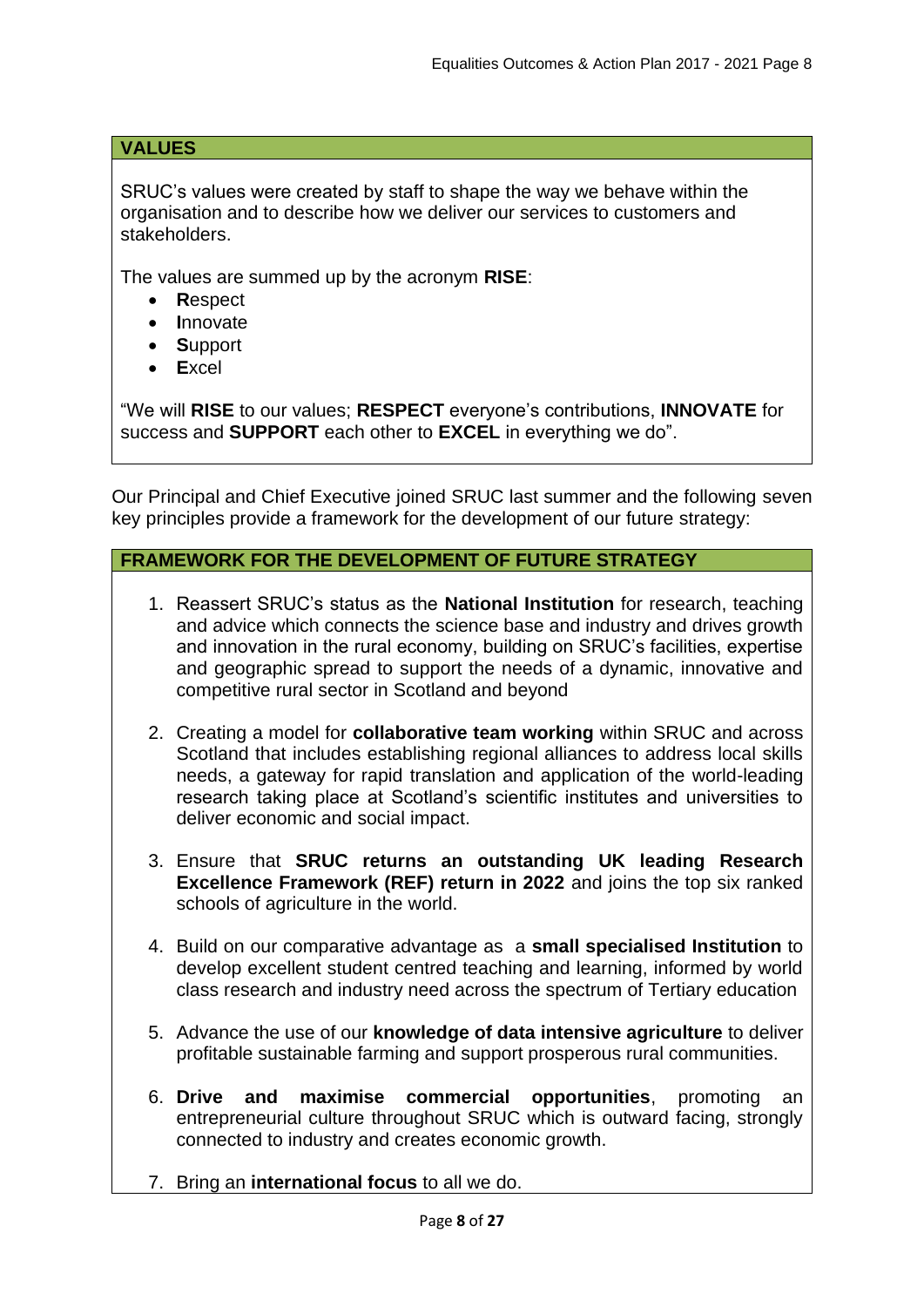#### **Contribution to the Strategic Plan**

The Equality Outcomes contribute to the equality and human rights work of our SRUC Strategic Aims.

#### **Involving others**

The Equality, Human Rights and Inclusion Committee, SRUCSA, Unions key stakeholders have been involved in the development of the Equality Outcomes. The Divisional Management Teams (DMT), Executive Management Team (EMT) and SRUC Board have been involved in the development of the Equality Outcomes. Other relevant employees and learners have been involved in the development of the Equality Outcomes.

#### **Evidence Gathering**

The Equality Outcomes have been developed from the following documents as evidence for the changes SRUC aim to achieve:

- The Scottish Government Equality Outcomes
- The Scottish Funding Council specific equality priorities
- SRUC Outcome Agreement Key Drivers
- SRUC strategic plans
- Staff survey results
- Student survey results
- SRUC Investors In People action plan
- Mainstreaming equality workshop done with Equality Challenge Unit in February 2014
- Employee and learner data analysis
- Merger priorities
- RISE
- Mainstreaming and Equality Outcome Reports for 2015 and 2017

#### **Governance Approach and Responsibilities**

#### **SRUC Board**

The composition of SRUC Board membership consists of the following:

| <b>March 2017</b> | 14 members | 12 non-Executive*                                               | 2 Executive    |
|-------------------|------------|-----------------------------------------------------------------|----------------|
|                   | (4 women)  | (3 women)                                                       | $(1$ woman $)$ |
|                   |            | * included 1 atoff member plus 1 student representative members |                |

includes 1 staff member, plus 1 student representative members

SRUC Board is responsible for the publication of statements on Equality, Human Rights and Inclusion (EHRI) and reporting requirements in accordance with the Equality Act 2010 Public Sector Equality Duties. The Board delegates authority to the Executive Management Team (EMT) to discharge SRUC's obligations under the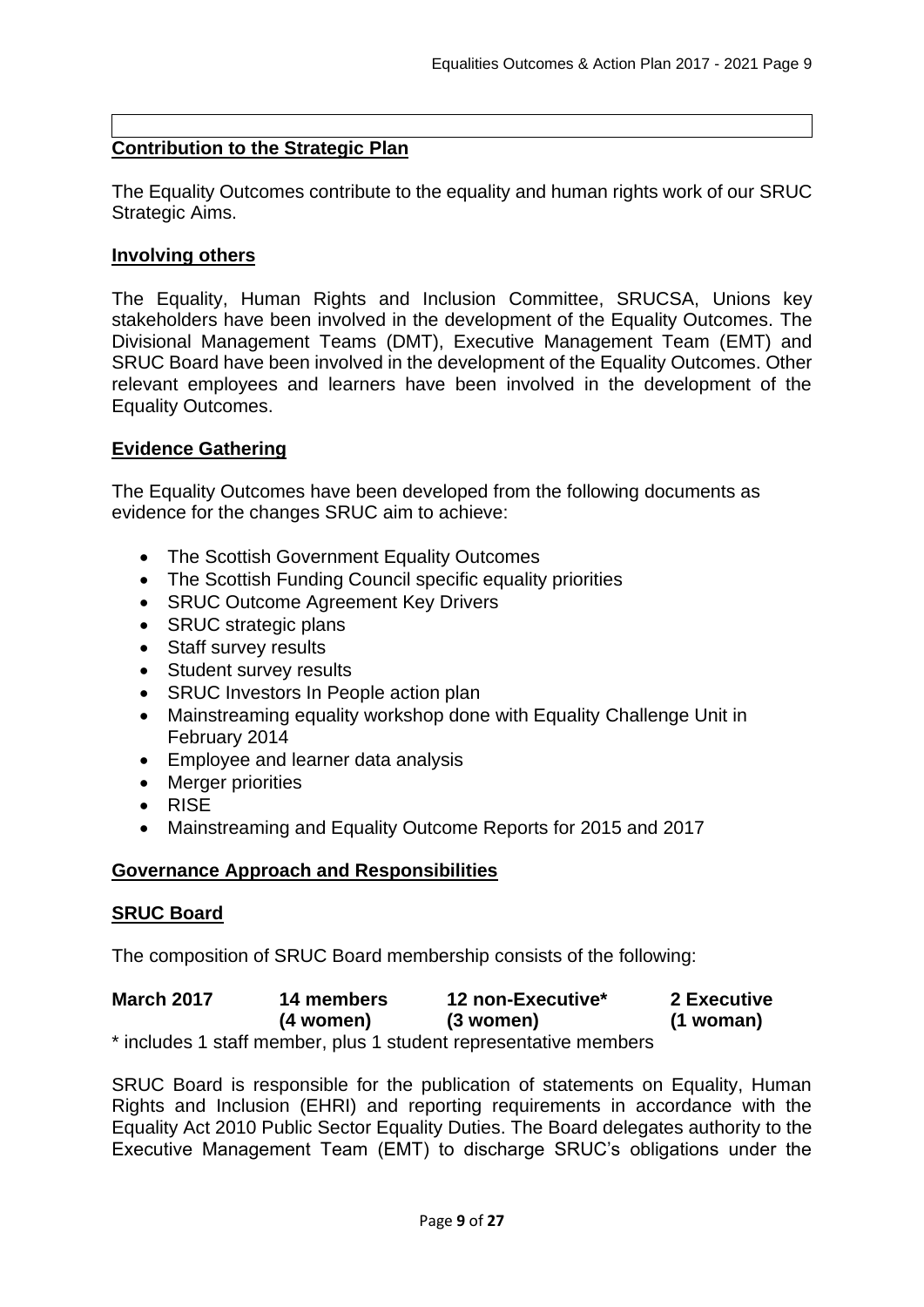Public Sector Equality Duties and to ensure SRUC remains compliant with UK legislation and relevant codes of practice.

EMT is supported by Divisional Management Teams (DMT) who in turn concentrate on compliance and best practice activities in each of SRUC's 4 operating divisions; Consulting, Education, Finance & Professional Services and Research.

Internal committee structures further support our aim to fully embed EHRI concerns throughout the institution, key examples of which are the:

#### **EHRI Committee, Equality & Diversity sub-group (Education), Equality & Diversity sub-group (Human Resources) and the Athena Swan Self Assessment Team**

SRUC has strong leadership support for equality, diversity and human rights and this is explained below. Reports on equality, diversity, human rights and inclusion activities are included in key agenda items for the monthly Divisional Management team (DMT) meetings and the quarterly Executive Management Team (EMT) meetings. These reports are also summarised for submission to Board meetings.

#### **Equality, Human Rights and Inclusion Committee (EHRI)**

The key remit of the Equality, Human Rights and Inclusion Committee is to foster an inclusive working and learning environment in which all employees and learners can fulfil their full potential. The aim of the Committee is to:

- Determine strategic direction and priorities;
- Agree Equality and Diversity action plans to deliver the legislative requirements;
- Monitor and evaluate action plan progress made in each division;
- Oversee SRUC's compliance with equality, diversity and human rights legislation;
- Horizon scanning a broad range of relevant information for emerging issues and trends to develop SRUC's future capability, and
- Provide quarterly Equality and Diversity progress reports to the EMT and Board.

These aims enable SRUC to meet legal duties and responsibilities in relation to equality, diversity and human rights help direct our efforts to achieve best practice.

The Committee is chaired by the Depute Principal & Chief Executive and the membership of the Committee is representative of SRUC's community. Membership includes representatives from the following groups;

- nominated representatives from each Division
- SRUCSA (SRUC Student Association)
- Recognised Trade Unions (EIS, Prospect and Unison)
- Student Experience team members
- Human Resources team members, together with the
- Equality and Diversity Business Partner

The EHRI Committee currently has three subgroups;

- 1. The Equality and Diversity HR Activity Sub-Group
- 2. The Equality & Diversity Education Activity Sub- Group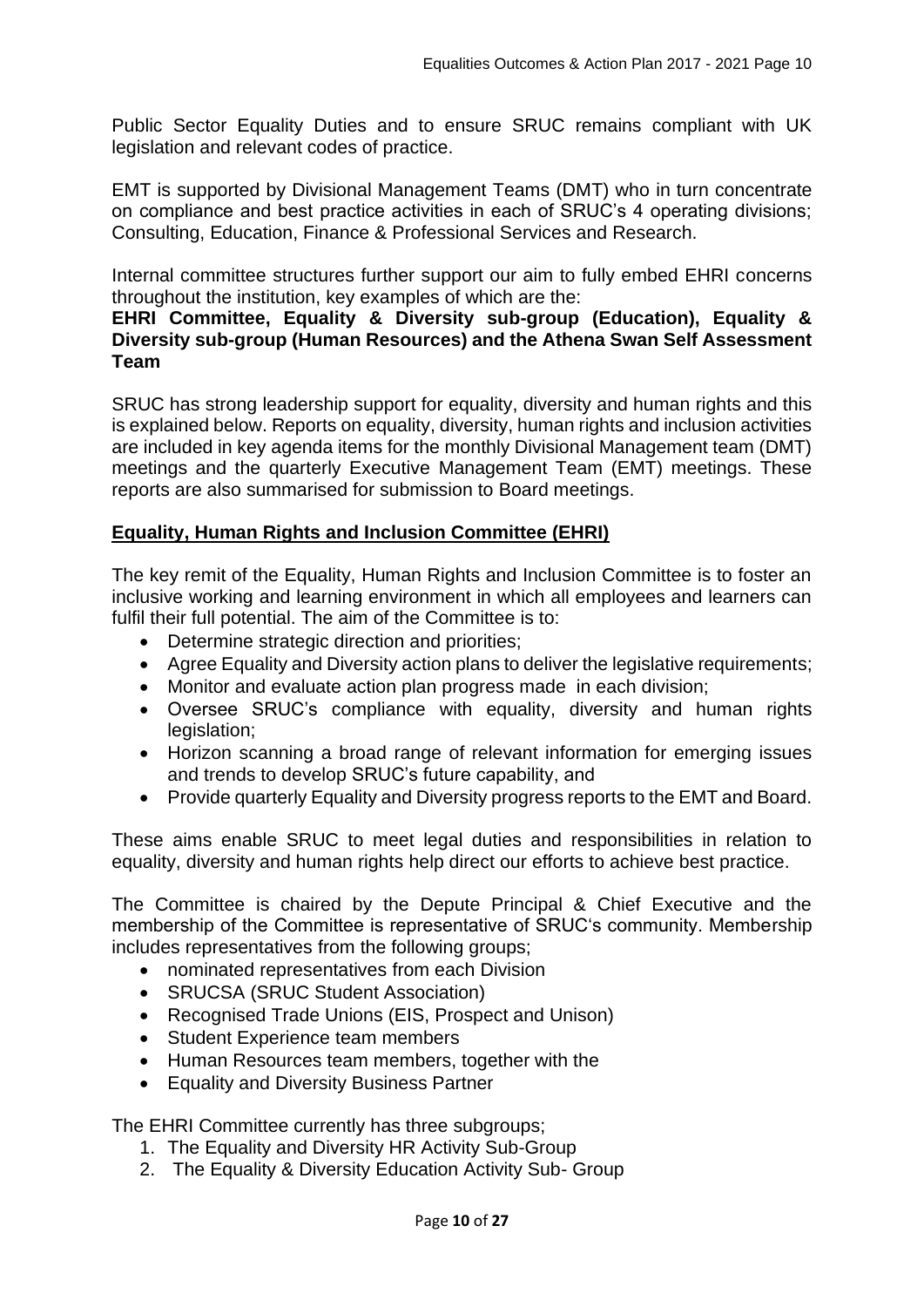3. The Athena SWAN Self Assessment Team

#### **Equality, Diversity and Human Rights Champions**

There are two Equality Champions on the SRUC Board plus three Employee Champions currently representing;

- disability
- gender
- age

Champions for other protected characteristics will be identified and appointed in the near future as part of our action plan delivery.

Appointing Champions is a unique way of embedding mainstreaming and inclusion activity in all the important work already achieved in SRUC. Champions provide leadership and become the conduit for disseminating information, driving and articulating behavioural and cultural change across SRUC. Champions also fulfil an advocacy role by ensuring that equality, diversity and human rights are key elements in all business planning activities in SRUC and link these elements to the corporate objectives of SRUC.

Champions play a key role in promoting a positive working environment in which employees and learners are treated fairly and with respect, also in encouraging all to play a role in creating and maintaining an environment in which harassment, bullying, victimisation and discrimination are understood to be unacceptable forms of behaviour.

Champions raise awareness by:

- Communicating the consequences of bullying, harassment, victimisation and discrimination
- Helping to support employees and learners by facilitating change
- Modelling behaviour that is a fundamental part of building good business
- Helping SRUC work towards being a good employer and college
- Helping employees and learners feel that it is a good place to work and learn

Champions act as role models by:

- Ensuring that the division promotes, celebrates and raises awareness of equality, diversity, human rights and inclusivity issues.
- Supporting and encouraging engagement in equality initiatives.
- Sharing and promoting best practice.
- Contributing and providing challenge to the Equality, Human Rights and Inclusion Committee in the equality protected characteristic being championed.
- Actively promoting the engagement of employees and, where appropriate, learners in the work and activities of the Equality, Human Rights and Inclusion Committee.
- Providing leadership in SRUC, at an institutional level, in the area championed.
- Keeping up to date on developments in the area championed.
- Actively contributing to the implementation of the SRUC Equality, Diversity and Human Rights Action Plan.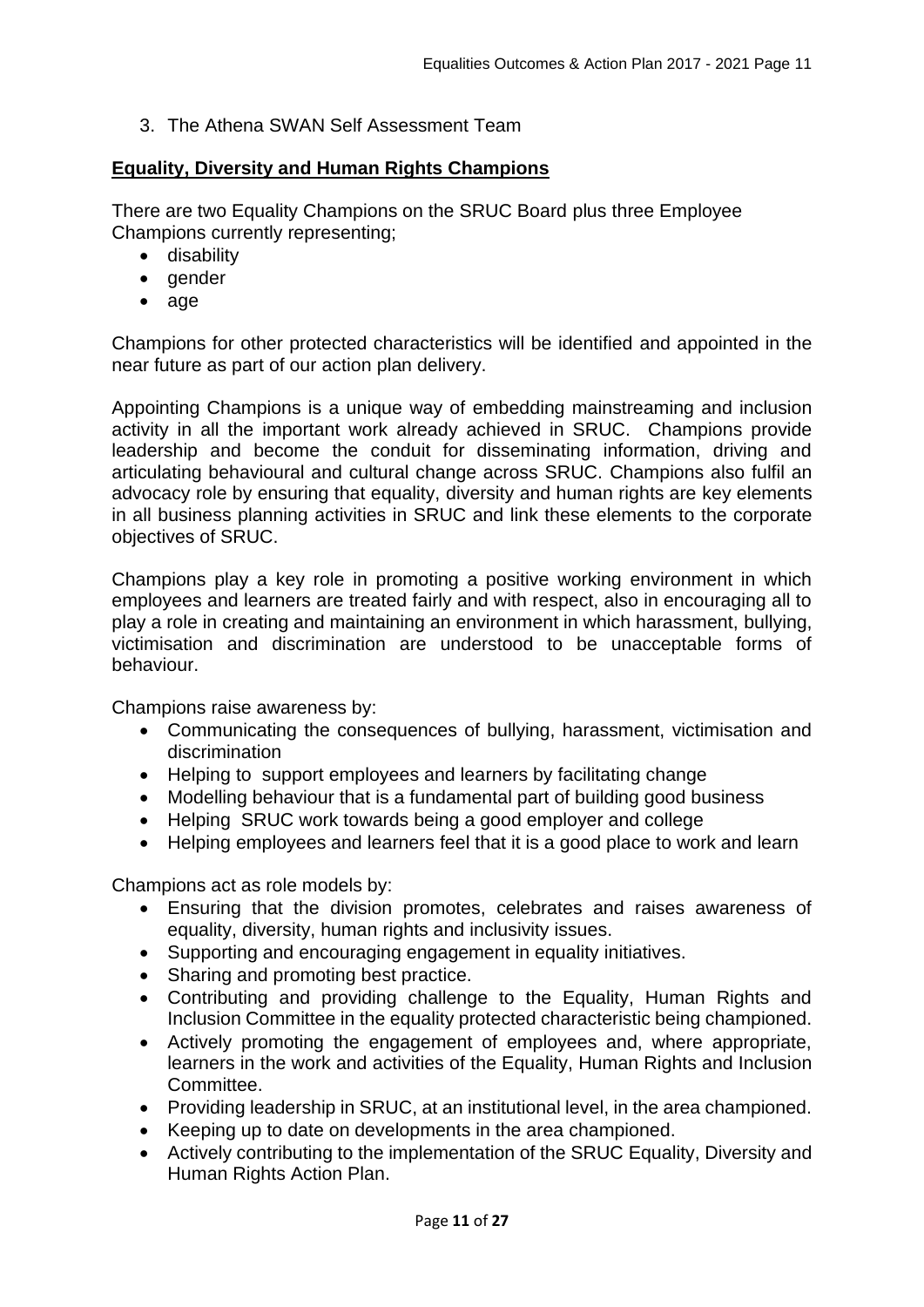#### **Equality and Diversity Business Partner**

The Equality & Diversity Business Partner develops, supports and drives SRUC's strategy and operations in relation to Equality & Diversity to ensure that SRUC meets its legislative responsibilities to people with different protected characteristics. The Equality & Diversity Business Partner also promotes good relations and practices towards different minority groups within SRUC.

#### **Involving Others**

We regularly carry out employee, student, unions and stakeholders equality consultation and involvement and use this to inform our priorities, actions and decision-making processes.

There is regular equality, diversity and human rights input into SRUC Core Brief communications as well as pan-SRUC Seminars and Webinars.

#### **Employee Responsibilities**

SRUC is committed to valuing diversity, advancing equality of opportunity and respecting human rights in all aspects of our activities. All employees and learners in everything they do, must understand, recognise and accept their individual duties and responsibility in this regard. Discriminating, harassing or victimising others, whether intentionally or not, will not be accepted nor tolerated and corrective action will be taken if the need arises.

#### **Managers Responsibilities**

Line managers are responsible for leading by example and ensuring that equality, diversity and human rights provisions, policies, practice, and procedures are upheld. Senior SRUC management has a responsibility to ensure that SRUC has an enabling and resourced environment. This includes ensuring fairness and impartiality in selecting, managing and developing employees as well as in our service provision and ensuring the impact assessment, monitoring, evaluation and annual reporting of the work.

#### **Learners Responsibilities**

Learners at all levels must understand, recognise and accept individual responsibility for equality and diversity within the SRUC. This includes during classes, field trips, practical and placements, social activities and when resident or a guest in SRUC accommodation. This means not discriminating, harassing or victimising against others, whether intentional or not, and taking action if the need arises. It is about recognising, respecting and valuing everyone's differences.

Learners input into SRUC equality, diversity and human rights work is essential and throughout the year there are opportunities to influence current and future policies, procedures and practices.

#### **Contractual and Service Providers Responsibilities**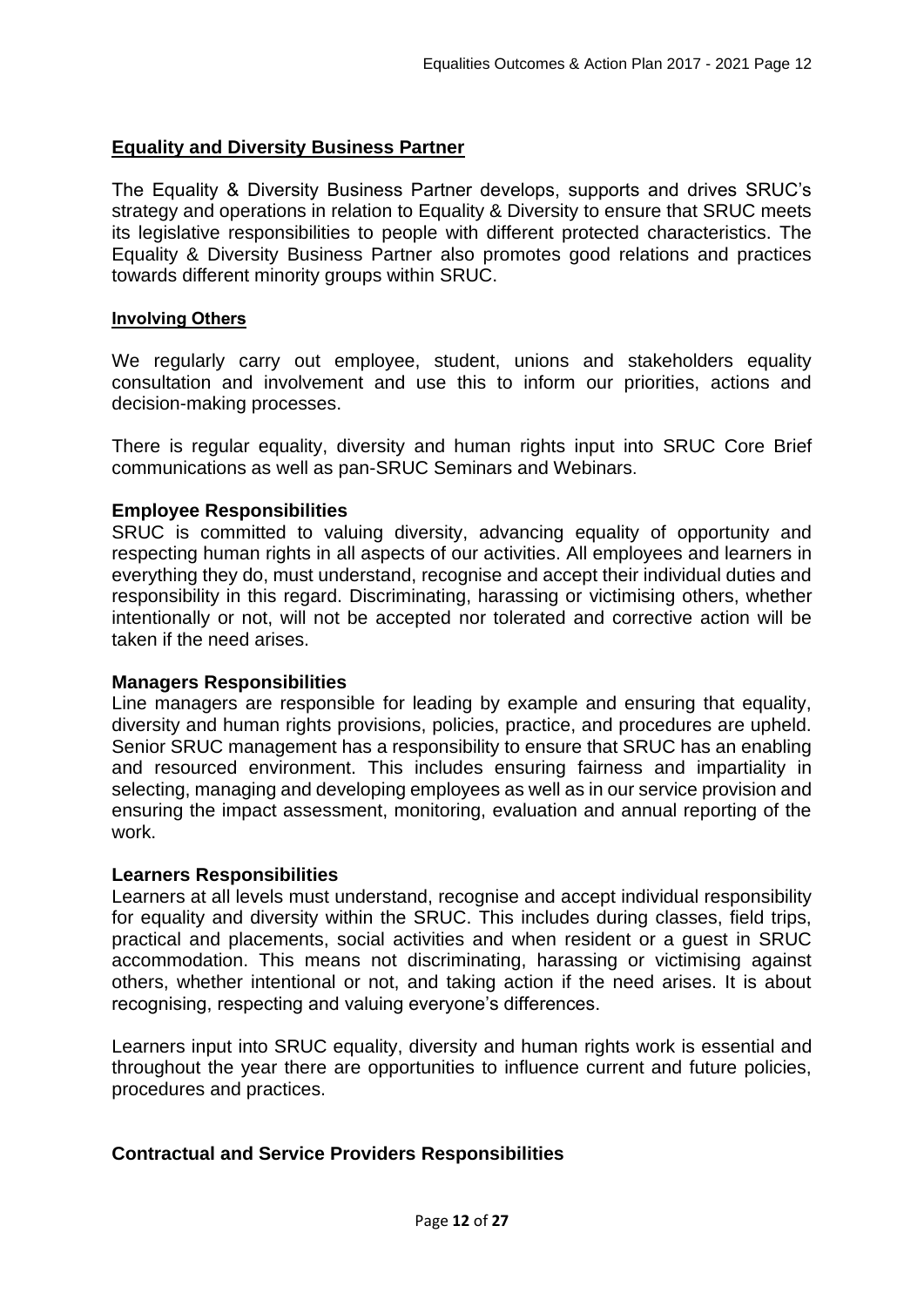All contractors and service providers on behalf of the College are responsible for complying with the policies aimed at achieving our equality outcomes and any equality conditions in contracts or agreements. The College aims to ensure that the appropriate conditions are inserted in contracts or agreements with any external providers of services.

#### **Monitoring**

The Equality, Human Rights and Inclusion Committee monitor and evaluate the equality outcome action plan's progress. Their role includes overseeing SRUC's ensure compliance equality, diversity and human rights legislation.

#### **Equality Outcomes**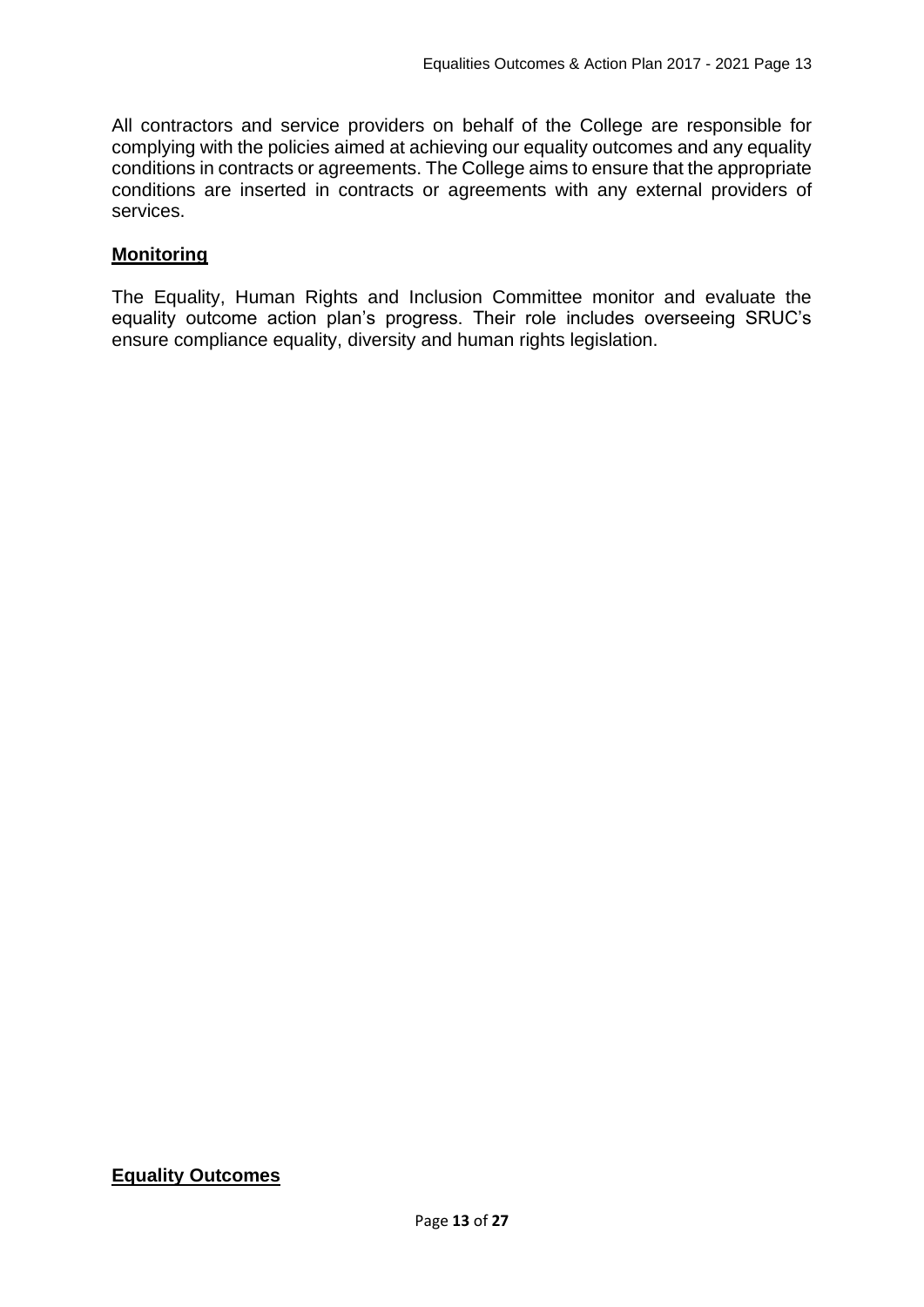#### **Equality outcomes for 2013/2017** were as follows:

#### **Equality Outcomes 2013/2017**

- 1. SRUC has an environment that nurtures equality, inclusion and diversity.
- 2. Policies and procedures take account of the impact on individuals with protected characteristics.
- 3. Creation of an evidence base informing the inclusivity strategic objective.
- 4. SRUC community reflects the diversity of backgrounds in the areas where we operate.
- 5. Enhanced equality of outcome for students and staff with protected characteristics.

**Equality Outcomes for 2017/2021** have been developed with an accompanying action plan.

#### **Equality Outcomes 2017/2021**

- 1. Equality and diversity is firmly embedded in our management, leadership and governance structures and practice
- 2. A culture which is underpinned by dignity and respect, values all employees, learners and stakeholders resulting in parity of experience in an inclusive learning and working environment.
- 3. There is equality of opportunity of employees, learners and stakeholders in recruitment, retention and progression.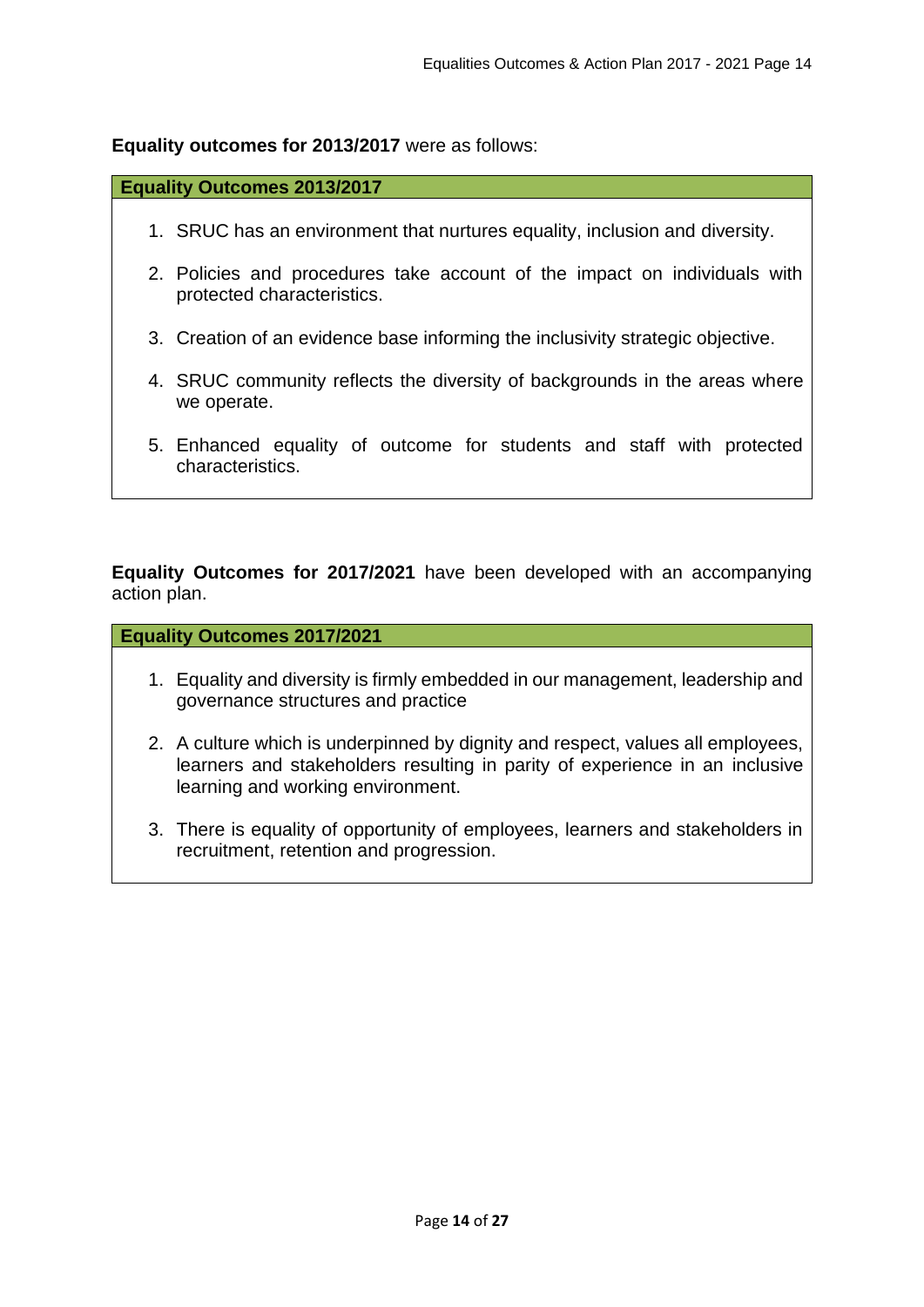# **SRUC EQUALITY & DIVERSITY ACTION PLAN 2017 - 2021**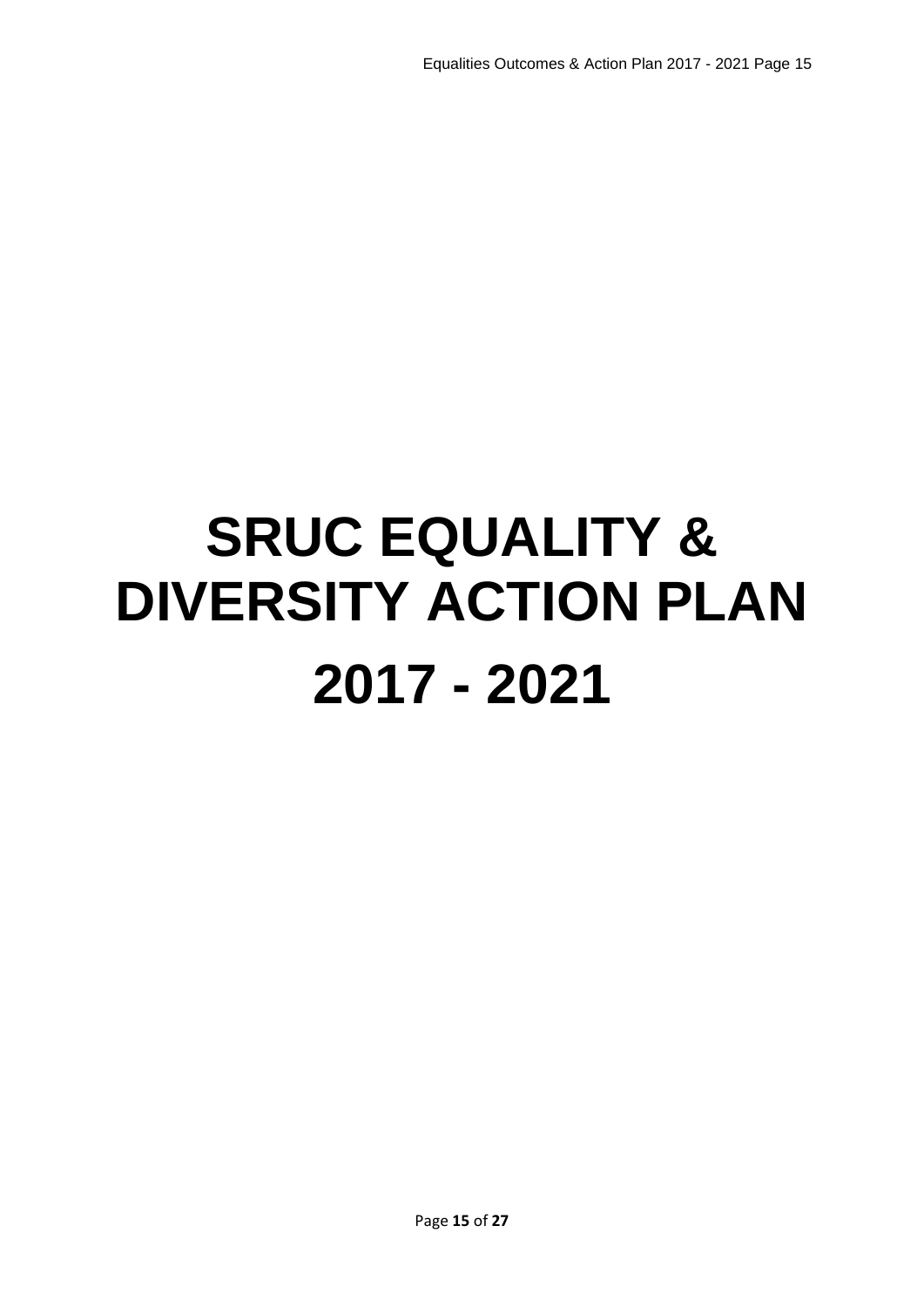| Equality Outcome 1: Equality and diversity is firmly embedded in our management, leadership and governance<br>structures and practice. |
|----------------------------------------------------------------------------------------------------------------------------------------|
|                                                                                                                                        |

The **Equality Act 2010 Public Sector Equality Duties** the **Equality Outcome** mainly supports is (1) eliminate unlawful discrimination, harassment and victimisation, and other prohibited conduct and (2) advance equality of opportunity between people who share a relevant protected characteristic and those who do not. The Equality Outcome and relates to all protected characteristics.

This **Equality Outcome** will contribute to the following **SRUC Strategic Aims:**

- Build a culture of educational excellence through the development of a Rural University College with degree awarding powers
- Be a top UK agriculturally focused HEI with increased global links and impact
- Provide an enabling culture that supports our staff, students, stakeholders and our institution in achieving our vision and mission

| <b>Number</b> | Output                                                                                                                                        | <b>What are the Specific</b><br><b>Actions or</b><br>Key Activities required in<br>achieving the Outcome?                                                                                                            | What are the<br>measurements for<br>achieving the<br>Outcome?                                                                       | Impact or<br><b>Success measure</b><br>(evidence)                                       | What is the<br>timescale<br>for<br>delivery?                                                       | Who is the lead<br>person<br>responsible for<br>delivery?                                                                       |
|---------------|-----------------------------------------------------------------------------------------------------------------------------------------------|----------------------------------------------------------------------------------------------------------------------------------------------------------------------------------------------------------------------|-------------------------------------------------------------------------------------------------------------------------------------|-----------------------------------------------------------------------------------------|----------------------------------------------------------------------------------------------------|---------------------------------------------------------------------------------------------------------------------------------|
| 1.1           | Set up leadership<br>and management<br>structure to<br>support and<br>resource the<br>delivery of the<br>Equality and<br>Human Rights<br>work | Develop the role, remit and<br>$\bullet$<br>name of the Equality,<br>Human Rights and<br><b>Inclusion Committee</b><br>Monitor and evaluate the<br>$\bullet$<br>Action plan<br>Regular progress reports<br>$\bullet$ | Meetings 4 times a<br>year<br>Regular reporting to<br>the Board<br>Reporting to the<br><b>EMT</b><br>Regular reports to<br>the DMTs | Lead from the top<br>by<br>Membership<br>Inclusive of all<br><b>SRUC</b><br>departments | April 2017<br>(Achieved)                                                                           | Director of<br>Professional<br><b>Services</b><br>(Interim<br>arrangement<br>pending<br>appointment of<br>Company<br>Secretary. |
| 1.2           | Employee<br>Equality<br>Champions                                                                                                             | Develop the role and remit<br>$\bullet$<br>of Equality Champions<br><b>Active Equality Champions</b><br>$\bullet$                                                                                                    | <b>Employee Equality</b><br>Champions for<br>Disability, Age and<br>Gender named and<br>more Champions<br>identified if needed      | Champions<br>influencing and<br>supporting Equality<br>and Human Rights<br>work         | 2017<br>(Short term<br>output<br>achieved)<br>2019<br>(requirement<br>for additional<br>Champions) | Disability, Age and<br><b>Gender Champions</b><br>(revisit Champions<br>profile to encourage<br>participation)                  |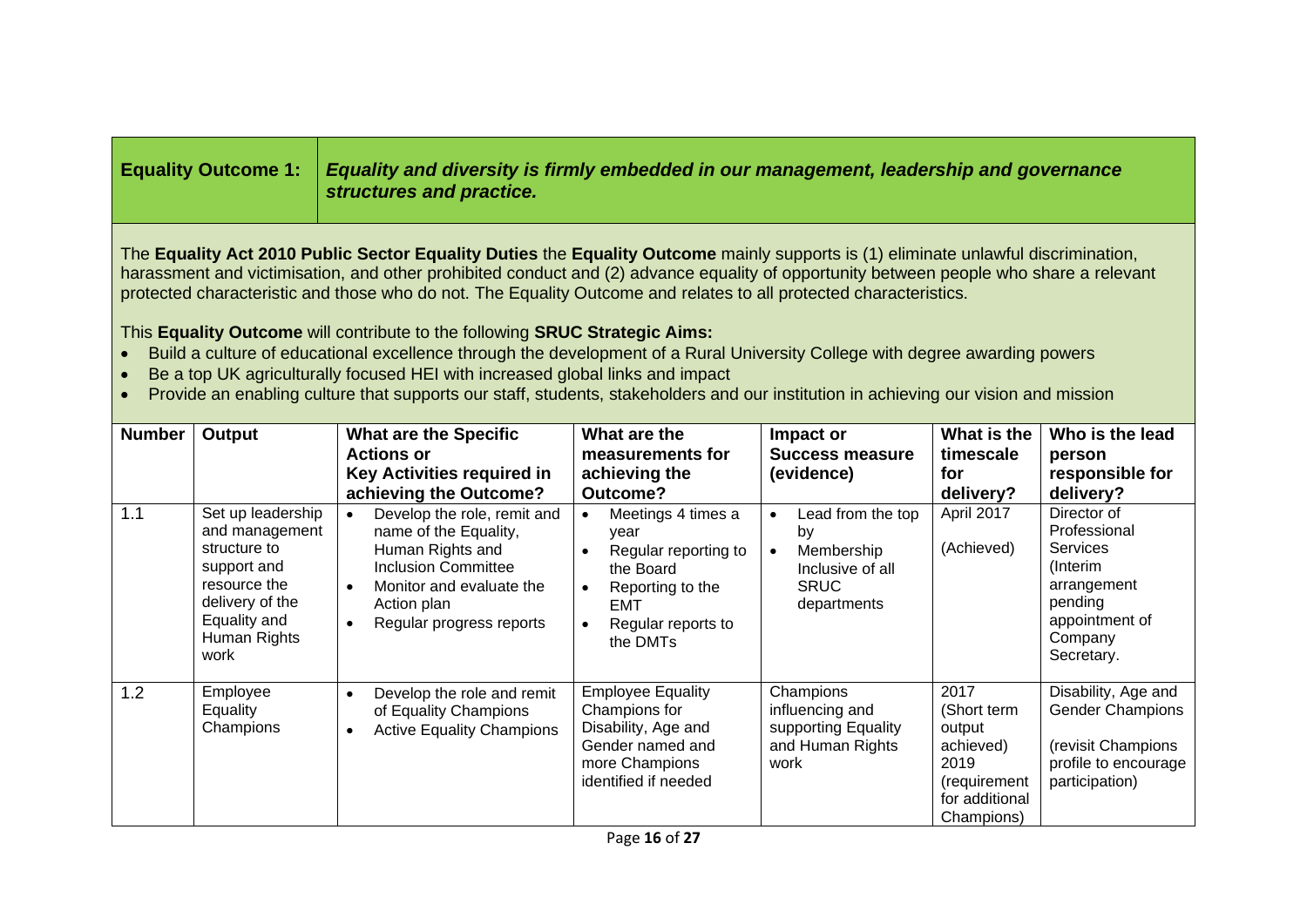| <b>Number</b> | <b>Output</b>                                                                                 | <b>What are the Specific</b><br><b>Actions or</b><br>Key Activities required in<br>achieving the Outcome?                                                                                                                                                                                                                | What are the<br>measurements for<br>achieving the<br>Outcome?                                                                                                                                                              | Impact or<br><b>Success measure</b><br>(evidence)                                                                                  | What is the<br>timescale<br>for<br>delivery?                                               | Who is the lead<br>person<br>responsible for<br>delivery?                   |
|---------------|-----------------------------------------------------------------------------------------------|--------------------------------------------------------------------------------------------------------------------------------------------------------------------------------------------------------------------------------------------------------------------------------------------------------------------------|----------------------------------------------------------------------------------------------------------------------------------------------------------------------------------------------------------------------------|------------------------------------------------------------------------------------------------------------------------------------|--------------------------------------------------------------------------------------------|-----------------------------------------------------------------------------|
| 1.3           | <b>SRUC Board</b><br>includes Equality<br>and Human<br>Rights work                            | Training for Board and<br>$\bullet$<br>Senior managers<br>Publishing the gender<br>$\bullet$<br>composition of SRUC<br>board<br>Produce succession plans<br>$\bullet$<br>to increase the<br>diversity of the board<br>Taking positive steps to<br>$\bullet$<br>promote Board vacancies<br>to under-represented<br>groups | Regular reporting of<br>$\bullet$<br>Equality and Human<br>Rights work<br><b>Active Equality</b><br>$\bullet$<br>Champions<br>The Board is better<br>$\bullet$<br>able to represent the<br>views of our diverse<br>society | Equality and<br>Human Rights<br>work included in<br>Board work<br>$\bullet$<br>Increase in the<br>diversity of the<br><b>Board</b> | Short term:<br>2017<br>Medium<br>term:<br>2019<br>Ongoing                                  | Deputy Company<br>Secretary<br><b>Company Secretary</b><br>(on appointment) |
| 1.4           | Review and<br>develop a new<br>equality and<br>human rights<br>impact<br>assessment<br>system | Review and develop the<br>$\bullet$<br>new equality and human<br>rights forms and guidance<br>Pilot the new forms<br>$\bullet$<br>Development of a system<br>$\bullet$<br>to support, audit and<br>publish completed impact<br>assessments<br>Development and delivery<br>$\bullet$<br>of training for the new<br>forms  | Forms and guidance<br>$\bullet$<br>developed<br>A system to support,<br>$\bullet$<br>audit and publish<br>completed impact<br>assessments<br>Employee training<br>$\bullet$<br>and on-going<br>support in place            | All new/revised<br>policies and<br>procedures are<br>equality and human<br>rights impact<br>assessed                               | March 2017<br>(Achieved)<br>March 2017<br>(Achieved)<br>January<br>2018<br>January<br>2018 | Head of HR<br><b>HR Business</b><br>Partners                                |
| 1.5           | <b>Accessible SRUC</b><br>estate                                                              | Disability access audit on the<br>estate                                                                                                                                                                                                                                                                                 | Appropriate and fit-for-<br>purpose estate                                                                                                                                                                                 | Everyone is able to<br>access SRUC estate<br>and use appropriate<br>aids if required                                               | Ongoing                                                                                    | <b>Head of Property</b><br>and Estates Group                                |
| 1.6           | The Outcome<br>Agreement has<br>embedded<br>equality<br>considerations                        | Equality considerations are<br>$\bullet$<br>embedded in the<br>Agreement<br>The Outcome Agreement is<br>$\bullet$<br>impact assessed                                                                                                                                                                                     | <b>Completed Outcome</b><br>$\bullet$<br>Agreement with<br>equality<br>considerations                                                                                                                                      | SRUC has equality<br>considerations<br>mainstreamed in<br>service delivery                                                         | 2017 and<br>annually<br>thereafter<br>(2017)<br>deadline<br>met)                           | Equality and<br><b>Diversity Education</b><br>Activity Sub- Group           |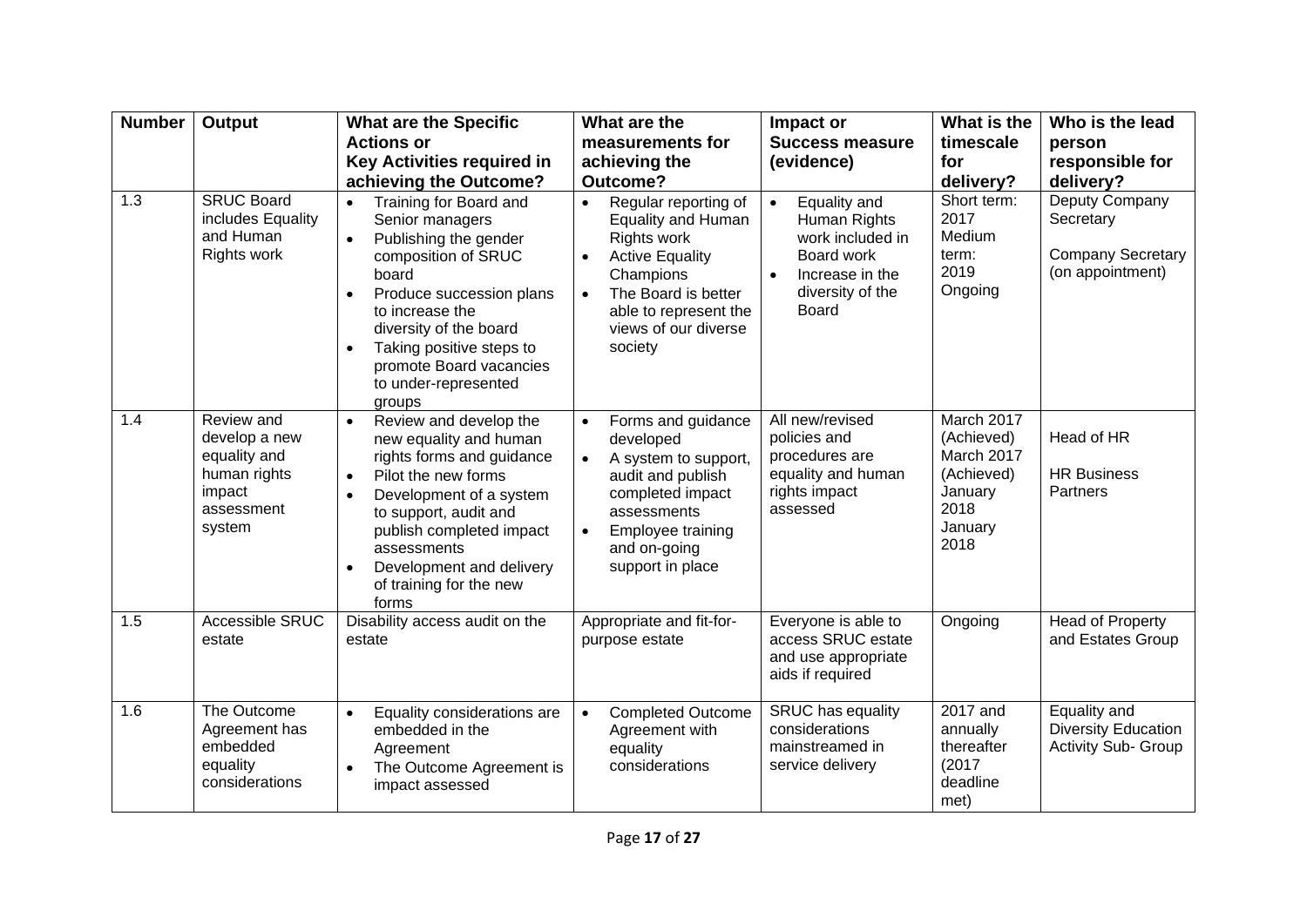| <b>Number</b> | Output                                                                                                       | <b>What are the Specific</b>                                                                                                                                                                                                                                                                                                                              | What are the                                                                                                                                | Impact or                                                                         | What is the                                                      | Who is the lead                                                                              |
|---------------|--------------------------------------------------------------------------------------------------------------|-----------------------------------------------------------------------------------------------------------------------------------------------------------------------------------------------------------------------------------------------------------------------------------------------------------------------------------------------------------|---------------------------------------------------------------------------------------------------------------------------------------------|-----------------------------------------------------------------------------------|------------------------------------------------------------------|----------------------------------------------------------------------------------------------|
|               |                                                                                                              | <b>Actions or</b>                                                                                                                                                                                                                                                                                                                                         | measurements for                                                                                                                            | <b>Success measure</b>                                                            | timescale                                                        | person                                                                                       |
|               |                                                                                                              | <b>Key Activities required in</b>                                                                                                                                                                                                                                                                                                                         | achieving the                                                                                                                               | (evidence)                                                                        | for                                                              | responsible for                                                                              |
|               |                                                                                                              | achieving the Outcome?                                                                                                                                                                                                                                                                                                                                    | Outcome?                                                                                                                                    |                                                                                   | delivery?                                                        | delivery?                                                                                    |
| 1.7           | The amendment<br>and/or<br>development of<br>relevant employee<br>and learner<br>policies and<br>procedures. | Carry out equality audit of<br>$\bullet$<br>employee and learner<br>policies and procedures<br>Amendment and/or develop<br>$\bullet$<br>relevant employee and<br>learner policies and<br>procedures                                                                                                                                                       | List of policies that<br>$\bullet$<br>need to be reviewed<br>and developed<br>Development of the<br>$\bullet$<br>policies and<br>procedures | Appropriate policies<br>and procedures with<br>equalities included                | Continuous<br>review cycle                                       | <b>Education Division</b><br><b>Management Team</b><br>(with support from<br>HRBP)           |
| 1.8           | Procurement                                                                                                  | Develop protocol into SRUC<br>procurement documents stating<br>our equality and diversity<br>commitment, award criteria for<br>considerations and<br>performance conditions which<br>will help it meet our Public<br>Sector Equality Duties and<br>asking suppliers about their<br>equality and diversity<br>commitment and work                          | Equality included in<br>SRUC award criteria<br>and performance<br>conditions                                                                | Due regard for<br>equality included in<br>procurement<br>processes                | August 2017                                                      | Senior<br>Procurement<br>Manager<br>Head of HR                                               |
| 1.9           | Collaboration and<br>partnership<br>working                                                                  | Work with SFC, ECU and other<br>relevant organisations on<br>national equality related work                                                                                                                                                                                                                                                               | <b>SRUC</b> contributes to<br>and is supported in<br>equality related work                                                                  | SRUC has a national<br>reputation for<br>collaboration and<br>partnership working | Continuous<br>cycle                                              | Head of HR                                                                                   |
| 1.10          | Publication of<br>equality<br>information in an<br>accessible format                                         | Update and maintain the<br>$\bullet$<br>external website including<br>updating reporting<br>documentation on annual<br>report, Mainstreaming<br>Report, Equality Outcome<br>report and new Equality<br>Outcomes<br>Develop employee intranet<br>$\bullet$<br>and SharePoint<br>Update learner, Moodle,<br>$\bullet$<br>website and marketing<br>materials | Information is updated<br>and accessible                                                                                                    | Accessible<br>information for all                                                 | April 2017<br>(Initial review<br>completed)<br>Regular<br>review | (Equality and<br><b>Diversity Business</b><br>Partner)<br>New arrangement<br>to be confirmed |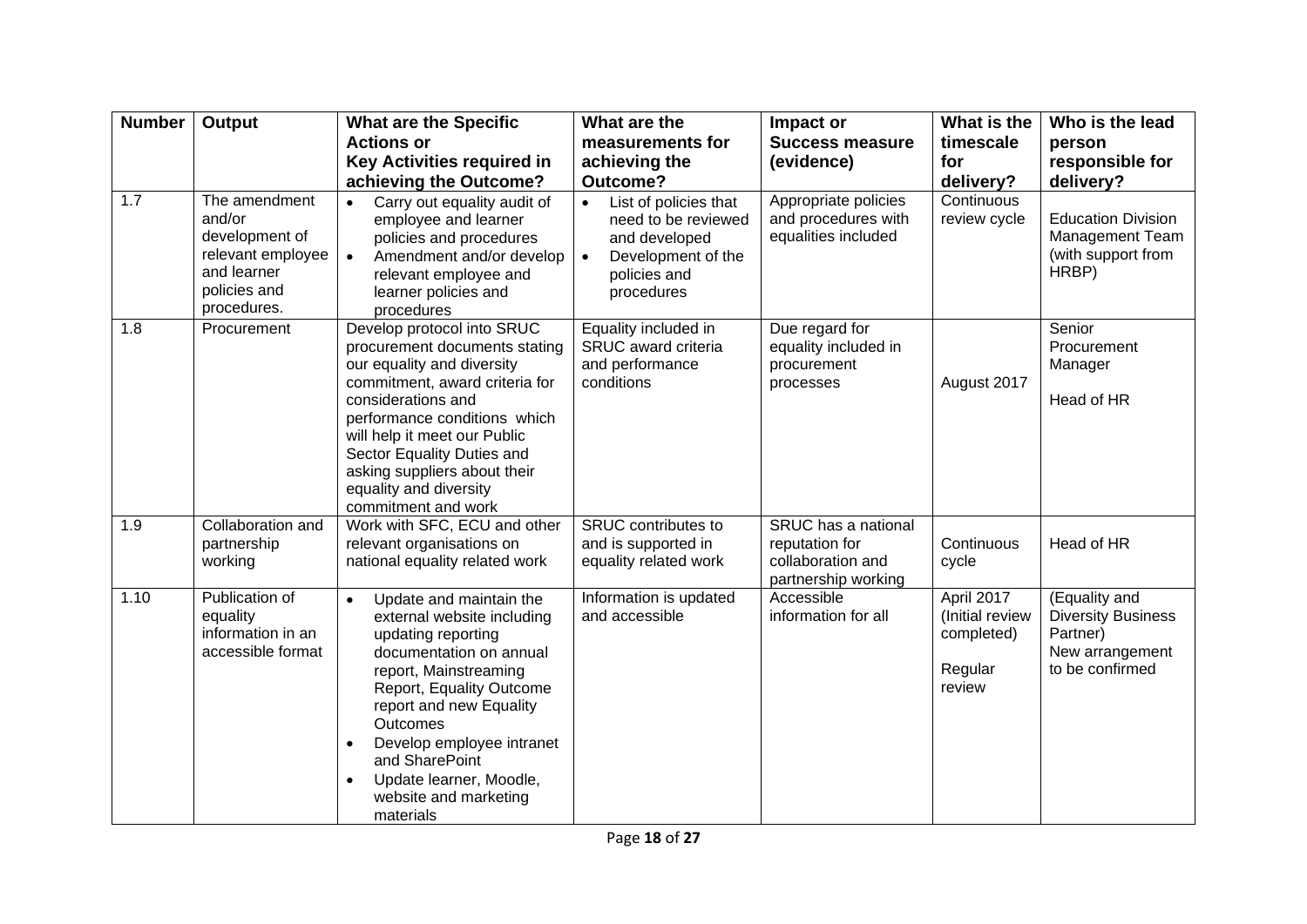| <b>Number</b> | <b>Output</b>                                                                                                           | <b>What are the Specific</b><br><b>Actions or</b><br><b>Key Activities required in</b><br>achieving the Outcome?                                                                                                                                                                                                                                                                                                                                                            | What are the<br>measurements for<br>achieving the<br>Outcome?                                                                                     | Impact or<br><b>Success measure</b><br>(evidence)                                                                                                                                                         | What is the<br>timescale<br>for<br>delivery? | Who is the lead<br>person<br>responsible for<br>delivery?                      |
|---------------|-------------------------------------------------------------------------------------------------------------------------|-----------------------------------------------------------------------------------------------------------------------------------------------------------------------------------------------------------------------------------------------------------------------------------------------------------------------------------------------------------------------------------------------------------------------------------------------------------------------------|---------------------------------------------------------------------------------------------------------------------------------------------------|-----------------------------------------------------------------------------------------------------------------------------------------------------------------------------------------------------------|----------------------------------------------|--------------------------------------------------------------------------------|
| 1.10          | Continued                                                                                                               | Marketing campaigns for the<br>SRUC's courses will use<br>imagery and text that promotes<br>equality, diversity and inclusion<br>and where<br>necessary take positive action<br>to promote opportunities to<br>underrepresented groups                                                                                                                                                                                                                                      | Annual monitoring of<br>applications for<br>protected characteristics<br>against<br>the multiple deprivation<br>index.                            | Recognising where<br>there are barriers for<br>people with a<br>protected<br>characteristic to apply<br>for certain courses<br>and<br>to taking positive<br>action in the<br>marketing to address<br>this | Ongoing                                      | Equality and<br><b>Diversity Education</b><br><b>Activity Sub- Group</b>       |
| 1.11          | 'Disability<br>Confident'<br>Employer                                                                                   | Use of the logo includes<br>meeting these obligations<br><b>Disability awareness</b><br>$\bullet$<br>training<br>Inclusive and accessible<br>$\bullet$<br>recruitment processes<br>Reasonable adjustments<br>$\bullet$<br>Accessible formats<br>$\bullet$<br>Support with undertaking a<br>$\bullet$<br><b>Disability Confident self-</b><br>assessment and validation<br>of Disability Confident self-<br>assessments<br>Run an employee disability<br>disclosure campaign | Continue to be a<br>'Disability Confident'<br>Employer<br>Employees understand<br>the need and have<br>confidence to disclose<br>their disability | Recruiting and<br>retaining disabled<br>people and people<br>with health conditions<br>for their skills and<br>talent.<br>Disability disclosure<br>increases                                              | 2019<br>2021<br>May 2018                     | Recruitment<br>Manager<br>Learning and<br>Development<br>Manager<br>Head of HR |
| 1.12          | <b>Support SRUCSA</b><br>as a strong voice<br>for student rights<br>through the better<br>use of available<br>resources | The Chair and Vice Chair<br>$\bullet$<br>supported on paid<br>sabbatical leave<br>The appointment or<br>$\bullet$<br>election of student officers<br>to promote student rights                                                                                                                                                                                                                                                                                              | Improved peer support<br>and campaigning by the<br><b>SRUCSA</b>                                                                                  | A strong and robust<br>learner voice                                                                                                                                                                      | Ongoing                                      | <b>SRUCSA</b><br><b>Student Experience</b><br>Committee                        |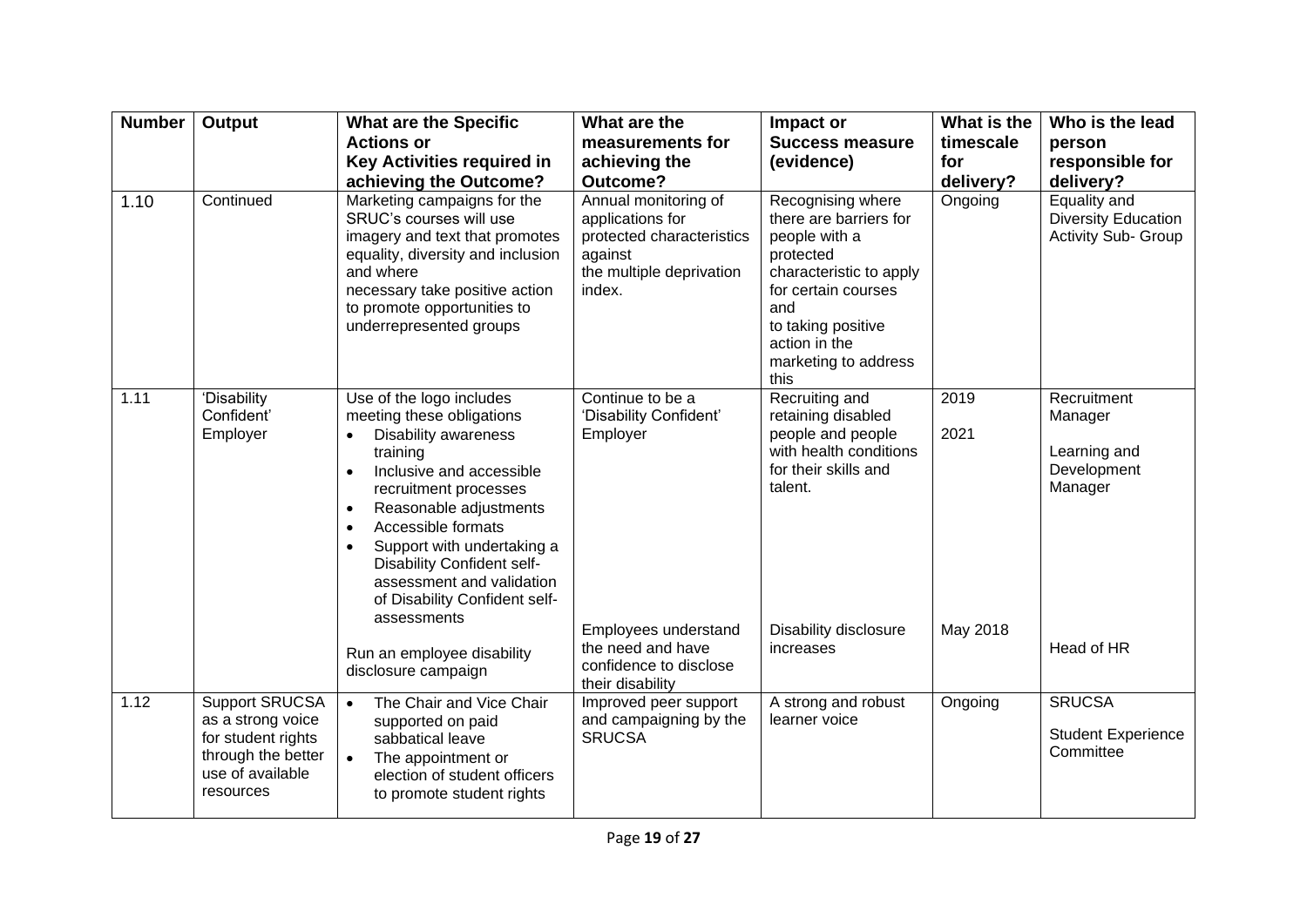| <b>Number</b> | Output                                                                                                          | <b>What are the Specific</b><br><b>Actions or</b><br>Key Activities required in<br>achieving the Outcome?                                                                                 | What are the<br>measurements for<br>achieving the<br>Outcome?             | Impact or<br><b>Success measure</b><br>(evidence)                               | What is the<br>timescale<br>for<br>delivery? | Who is the lead<br>person<br>responsible for<br>delivery?                               |
|---------------|-----------------------------------------------------------------------------------------------------------------|-------------------------------------------------------------------------------------------------------------------------------------------------------------------------------------------|---------------------------------------------------------------------------|---------------------------------------------------------------------------------|----------------------------------------------|-----------------------------------------------------------------------------------------|
| 1.13          | To influence our<br>industry and<br>stakeholders on<br>equality, diversity<br>and human rights<br><i>issues</i> | Supporting Dyslexia in<br>Farming<br>Occupation segregation in<br>the industry<br>Including Equality &<br>Diversity issues in SRUC's<br>contribution to the Royal<br><b>Highland Show</b> | Discussions, events<br>and links established<br>with the industry/ sector | Improved<br>understanding and<br>support of E&D work<br>in the industry/ sector | Ongoing                                      | <b>Head of Consulting</b><br><b>HR Business</b><br>Partner<br>Head of<br>Communications |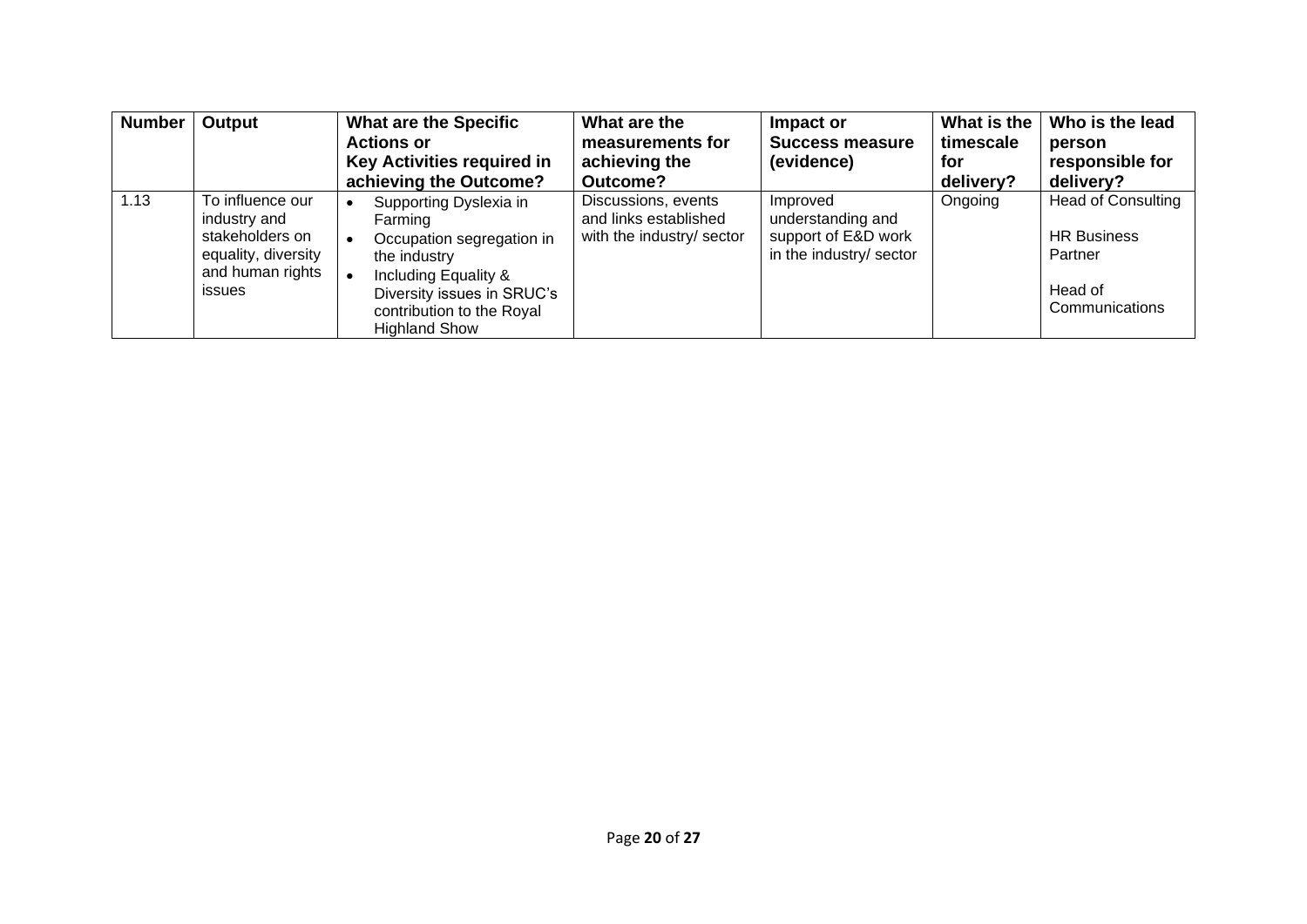**EQUALITY OUTCOME 2**: *An inclusive learning and working environment for employees, learners and stakeholders in a culture that values all and is underpinned by dignity and respect*

The **Equality Act 2010 Public Sector Equality Duties** the **Equality Outcome** mainly supports is (1) eliminate unlawful discrimination, harassment and victimisation, and other prohibited conduct and (3) foster good relations between people who share a protected characteristic and those who do not.

The **Equality Outcome** and relates to all protected characteristics.

This **Equality Outcome** will contribute to the following **SRUC Strategic Aims**:

- Build a culture of educational excellence through the development of a Rural University College with degree awarding powers
- Provide an enabling culture that supports our staff, students, stakeholders and our institution in achieving our vision and mission

| <b>Number</b> | Output                                                                                                     | <b>What are the Specific</b><br><b>Actions or</b><br><b>Key Activities required in</b><br>achieving the Outcome?                                                                        | What are the<br>measurements for<br>achieving the<br>Outcome?                                   | Impact or<br><b>Success measure</b><br>(evidence)                                                                                                                       | <b>What is</b><br>the<br>timescale<br>for<br>delivery? | Who is the lead<br>person<br>responsible for<br>delivery?                |
|---------------|------------------------------------------------------------------------------------------------------------|-----------------------------------------------------------------------------------------------------------------------------------------------------------------------------------------|-------------------------------------------------------------------------------------------------|-------------------------------------------------------------------------------------------------------------------------------------------------------------------------|--------------------------------------------------------|--------------------------------------------------------------------------|
| 2.1           | Raising<br>awareness of<br>equality and<br>human rights<br>issues throughout<br>the employee<br>population | Employee "Diversity in the<br>$\bullet$<br>workplace" module is<br>mandatory compliance<br>training<br>Develop further training to<br>$\bullet$<br>support equality and human<br>rights | Employee induction<br>completed<br>Numbers attending<br>courses                                 | All employees will<br>have knowledge and<br>understanding of their<br>legal obligation and<br>their rights enabling<br>them to understand<br>and adopt best<br>practice | January<br>2017<br>(Achieved)<br>Ongoing -<br>2019     | Head of HR<br>Learning and<br>Development<br>Manager                     |
|               |                                                                                                            | Staff development programmes<br>continue to feature equality<br>training on staff development<br>conference days.                                                                       | Staff attending training<br>will be surveyed to<br>obtain feedback on<br>the impact of training | Staff's knowledge and<br>skills in dealing with<br>equality issues are<br>improved or<br>maintained.                                                                    | Ongoing<br>Annual<br>event                             | Equality and<br><b>Diversity Education</b><br><b>Activity Sub- Group</b> |
| 2.2           | Learner equality<br>and human rights<br>awareness raising                                                  | Learner induction<br>$\bullet$<br>Information available on<br>$\bullet$<br>Moodle and student<br>handbook                                                                               | Learner induction<br>delivered<br>Numbers attending<br>courses                                  | Awareness of equality<br>and human rights<br>expectations                                                                                                               | 2017<br>2018<br>2019                                   | Equality and<br><b>Diversity Education</b><br><b>Activity Sub- Group</b> |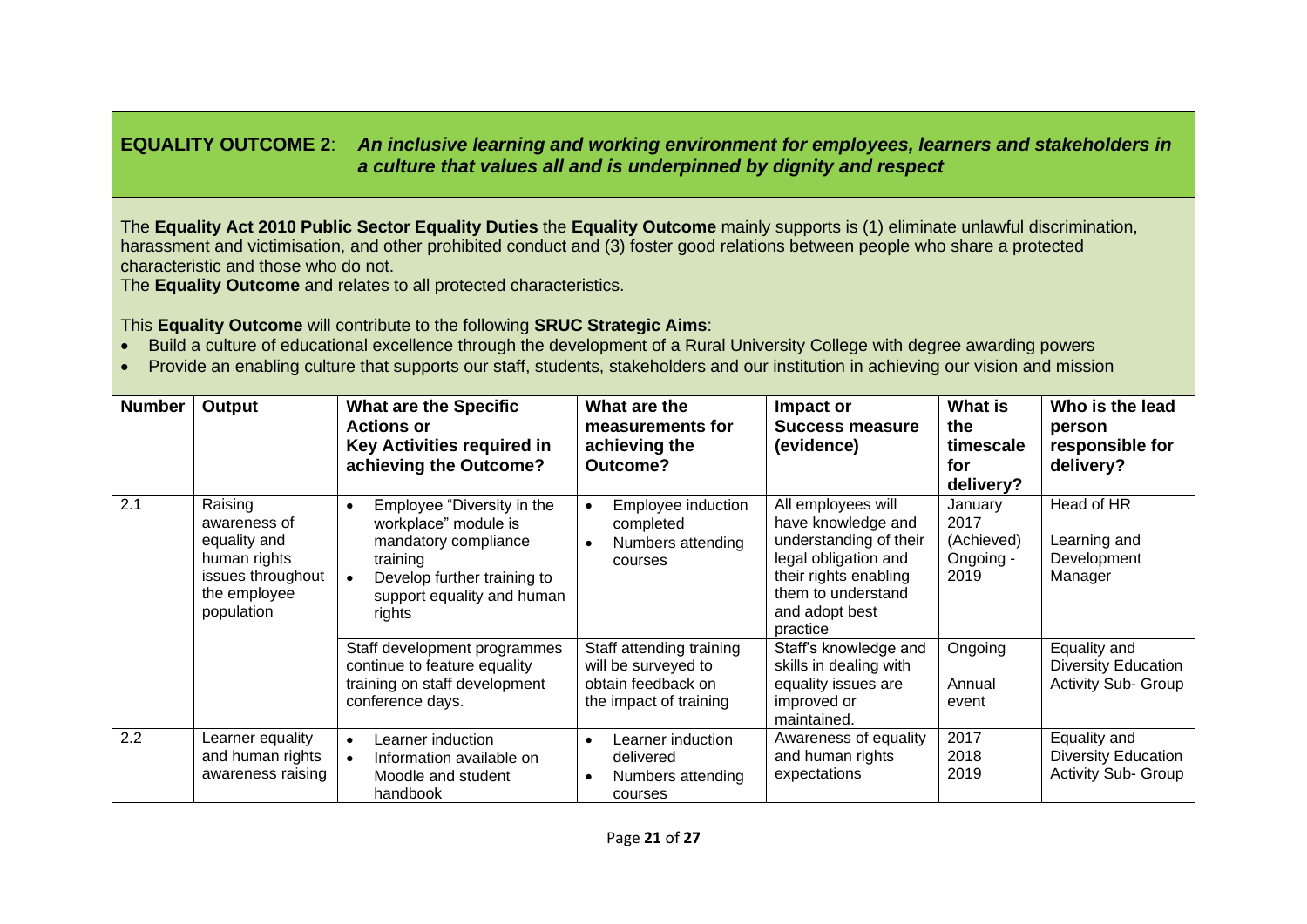| <b>Number</b>    | Output                                                    | <b>What are the Specific</b><br><b>Actions or</b><br>Key Activities required in<br>achieving the Outcome?                                                                                     | What are the<br>measurements for<br>achieving the<br>Outcome?                                                                                                                    | Impact or<br><b>Success measure</b><br>(evidence)                                                                   | <b>What is</b><br>the<br>timescale<br>for<br>delivery? | Who is the lead<br>person<br>responsible for<br>delivery?                                                            |
|------------------|-----------------------------------------------------------|-----------------------------------------------------------------------------------------------------------------------------------------------------------------------------------------------|----------------------------------------------------------------------------------------------------------------------------------------------------------------------------------|---------------------------------------------------------------------------------------------------------------------|--------------------------------------------------------|----------------------------------------------------------------------------------------------------------------------|
| $\overline{2.3}$ | Challenging<br>unacceptable<br>attitudes and<br>behaviour | Develop Hate Incident<br>$\bullet$<br>reporting forms and system<br>Develop campaign to raise<br>$\bullet$<br>awareness of Hate Crimes<br>Analysis of Hate Incidents<br>$\bullet$<br>reported | Hate Incident forms<br>$\bullet$<br>and systems set up<br>Hate Incident<br>$\bullet$<br>campaign delivered<br>Hate Incidents<br>$\bullet$<br>analysis informs<br>further actions | People better<br>recognise Hate<br>Crimes and incidents<br>and feel confident<br>reporting them                     | January<br>2017<br><b>June 2018</b><br>Ongoing         | Deputy Company<br>Secretary<br><b>Student Experience</b><br>Manager<br><b>HR Business</b><br>Partners                |
|                  |                                                           | Analysis of employee<br>equality related grievances<br>Analysis of learner equality<br>$\bullet$<br>related complaints                                                                        | Actions defined and<br>implemented from<br>analysis                                                                                                                              | Awareness of RISE<br>values, the behaviour<br>that underpins this<br>and how to report<br>unacceptable<br>behaviour | 2017/19<br>2017/19<br>Continuous<br>cycle              | Equality and<br><b>Diversity Education</b><br>and HR Activity<br>Sub- Groups<br><b>Trade Unions</b><br><b>SRUCSA</b> |
|                  |                                                           | <b>Supporting Equality</b><br>Representatives from Student<br><b>Experience Committee</b>                                                                                                     | <b>Active Equality</b><br>Representatives                                                                                                                                        | Equality<br>Representatives<br>influencing and<br>supporting Equality<br>and Human Rights<br>work                   | Ongoing                                                | <b>Student Experience</b><br>Committee<br><b>HR Business</b><br>Partner                                              |
|                  |                                                           | To develop an effective anti-<br>bullying strategy in conjunction<br>with SRUCSA                                                                                                              | Campaign developed<br>and rolled out                                                                                                                                             | Reduce the<br>incidences<br>of bullying both face-<br>to-face<br>and online                                         | Ongoing                                                | <b>Student Experience</b><br>Committee<br><b>SRUCSA</b>                                                              |
|                  |                                                           | <b>Supporting Liberation Officers</b><br>from SRUCSA                                                                                                                                          | <b>Active Liberation Officers</b>                                                                                                                                                | <b>Liberation Officers</b><br>influencing and<br>supporting Equality<br>and Human Rights<br>work                    | March 2017<br>(Achieved)<br>Ongoing                    | <b>SRUCSA</b><br><b>HR Business</b><br>Partner                                                                       |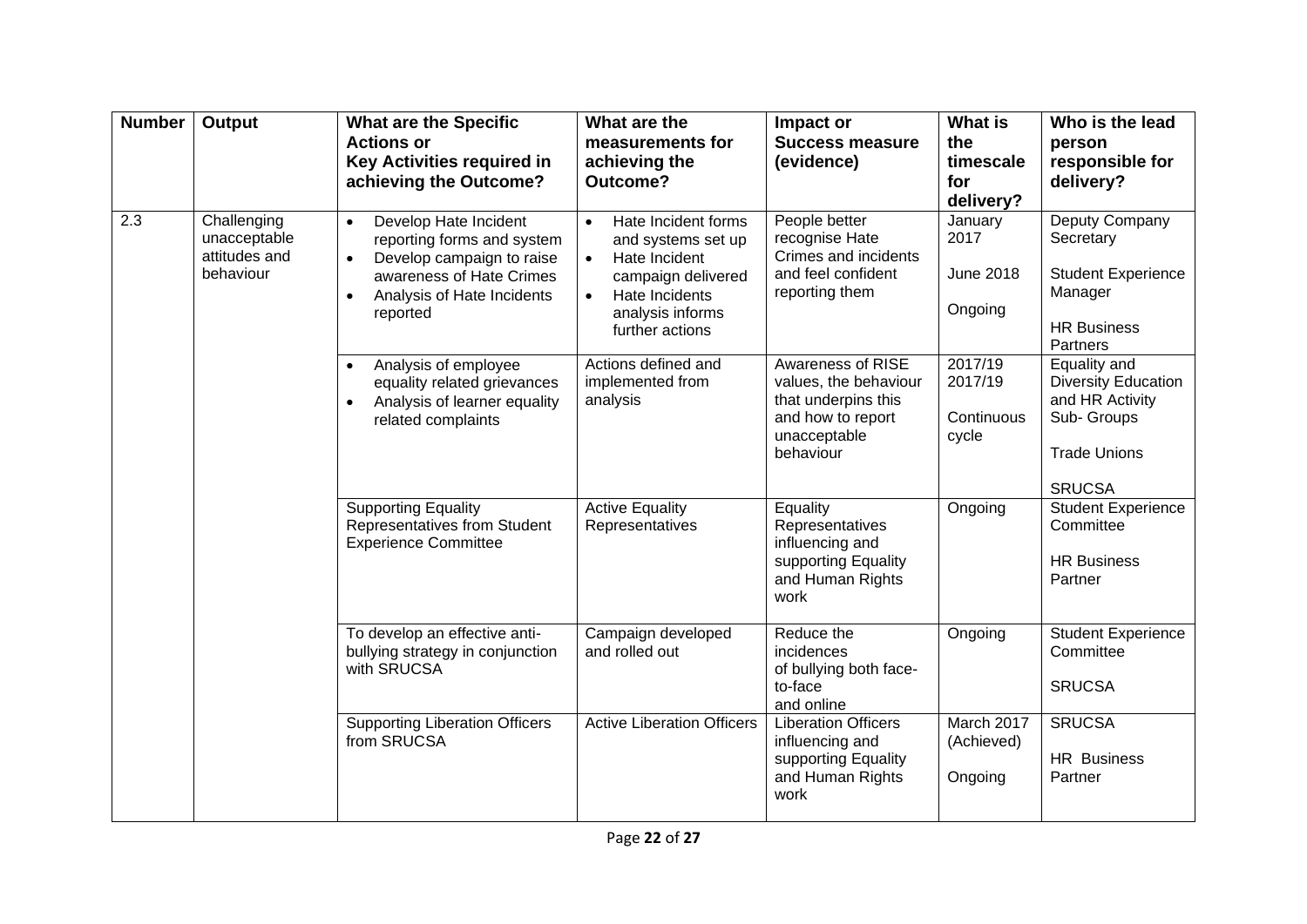|     |                                                     | The preparation and<br>implementation of an annual<br>programme of events to<br>celebrate and promote inclusion<br>and diversity events throughout<br>the year                                                                                            | An annual programme of<br>events that will help to<br>promote understanding<br>and foster good relations<br>between groups                             | Greater understanding<br>of equality, diversity<br>and inclusion issues<br>by learners                                                                                               | Annually     | Equality and<br>Diversity Education<br><b>Activity Sub- Group</b>                                     |
|-----|-----------------------------------------------------|-----------------------------------------------------------------------------------------------------------------------------------------------------------------------------------------------------------------------------------------------------------|--------------------------------------------------------------------------------------------------------------------------------------------------------|--------------------------------------------------------------------------------------------------------------------------------------------------------------------------------------|--------------|-------------------------------------------------------------------------------------------------------|
| 2.4 | Employee and<br>learners surveys<br>feedback        | Include equality and human<br>$\bullet$<br>rights in employee and<br>student surveys<br>Employee and learners exit<br>$\bullet$<br>questionnaires include<br>equality and human rights<br>Analysis of the surveys and<br>$\bullet$<br>exit questionnaires | Employees and student<br>surveys feedback and<br>exit questionnaires<br>analysis informs further<br>actions                                            | Employees and<br>$\bullet$<br>learners confident<br>to give feedback<br>Informed and<br>$\bullet$<br>evidence based<br>decision making                                               | 2019<br>2021 | Equality and<br><b>Diversity Education</b><br>Activity Sub- Group<br><b>HR Activity Sub-</b><br>Group |
| 2.5 | Engagement and<br>involvement in<br>decision making | Develop and implement a more<br>effective employee, learner and<br>stakeholders engagement<br>Strategy                                                                                                                                                    | Protected<br>$\bullet$<br>characteristic<br>employee and<br>learner support<br>networks set up<br>Stakeholder<br>engagement<br>mechanisms<br>developed | Improved involvement<br>of employees,<br>learners and<br>stakeholders from<br>different<br>backgrounds and<br>protected<br>characteristics<br>in shaping college<br>services for all | Ongoing      | Equality and<br><b>Diversity Education</b><br>Activity Sub- Group<br>HR Activity Sub-<br>Group        |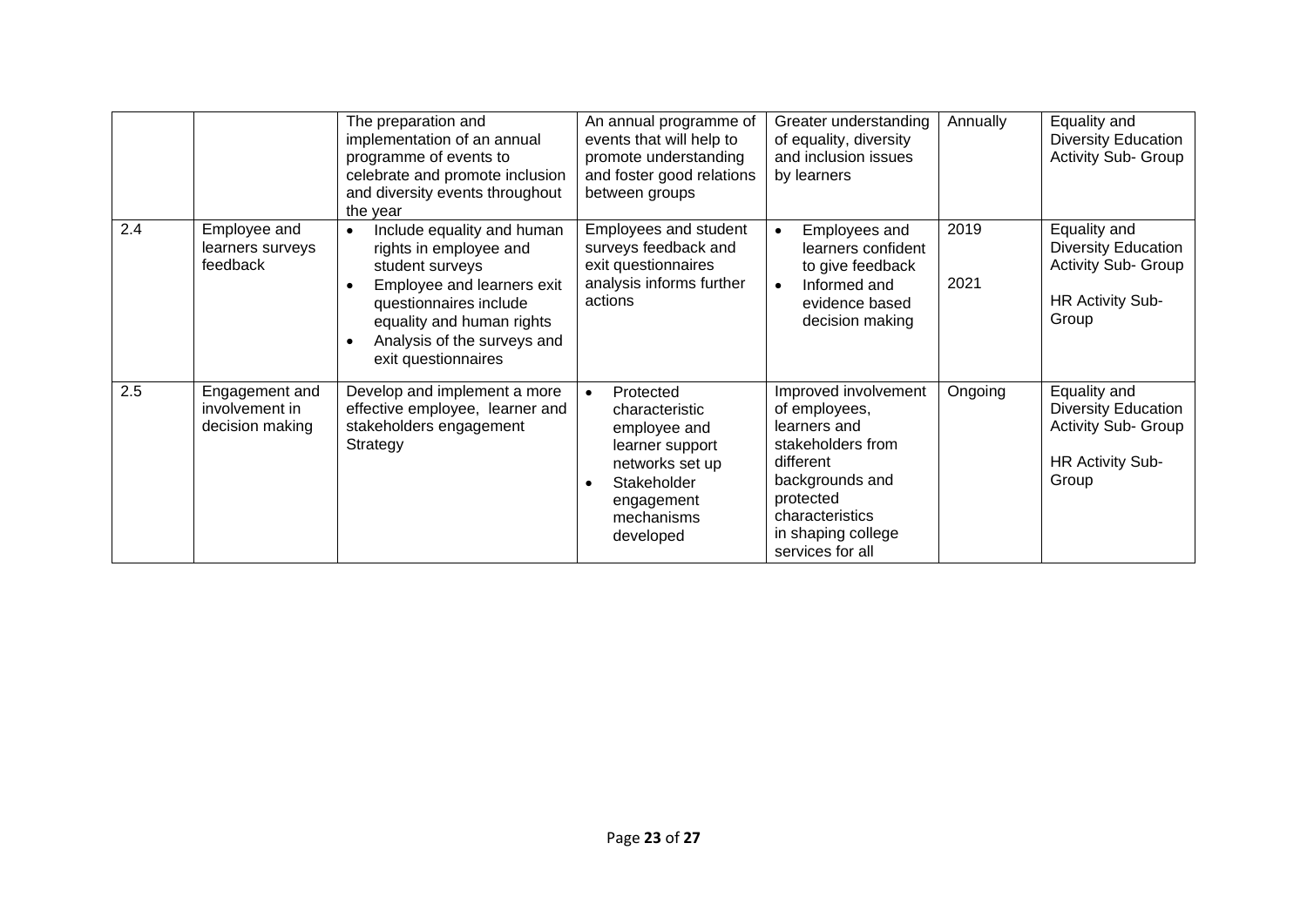**EQUALITY OUTCOME 3:** *Learners and employees from all backgrounds achieve high levels of success*

The **Equality Act 2010 Public Sector Equality Duties** the **Equality Outcome** mainly supports is (1) eliminate unlawful discrimination, harassment and victimisation, and other prohibited conduct and (2) advance equality of opportunity between people who share a relevant protected characteristic and those who do not. The **Equality Outcome** and relates to all protected characteristics.

This **Equality Outcome** will contribute to the following **SRUC Strategic Aims**:

- Be a top UK agriculturally focused HEI with increased global links and impact
- Create a new FE/HE model for Scotland with innovative delivery of academic and practical expertise to enhance articulation and progression opportunities

| <b>Number</b> | Output                                | <b>What are the Specific</b><br><b>Actions or</b><br>Key Activities required in<br>achieving the Outcome?                                                                                                                                                                  | What are the<br>measurements for<br>achieving the<br>Outcome?                                                                                                                                 | Impact or<br><b>Success measure</b><br>(evidence)                                                                                | <b>What is</b><br>the<br>timescale<br>for<br>delivery?                                           | Who is the lead<br>person<br>responsible for<br>delivery?                            |
|---------------|---------------------------------------|----------------------------------------------------------------------------------------------------------------------------------------------------------------------------------------------------------------------------------------------------------------------------|-----------------------------------------------------------------------------------------------------------------------------------------------------------------------------------------------|----------------------------------------------------------------------------------------------------------------------------------|--------------------------------------------------------------------------------------------------|--------------------------------------------------------------------------------------|
| 3.1           | Annual employee<br>information report | Information by protected<br>characteristics of employees<br><b>on</b><br>the number of employees<br>the recruitment of<br>$\bullet$<br>employees<br>the development<br>$\bullet$<br>(promotion, job re-<br>evaluations included) of<br>employees<br>retention of employees | Data fields of<br>$\bullet$<br>protected<br>characteristics are<br>created<br>Employee input of<br>$\bullet$<br>their personal<br>information<br>Collection and<br>analysis of<br>Information | Equality of<br>$\bullet$<br>opportunity<br>throughout<br>employee journey<br>Actions defined and<br>implemented from<br>analysis | First report<br>31 March<br>2017 and<br>annually<br>using<br>financial<br>calendar<br>thereafter | Equality and<br>Diversity HR<br><b>Activity Sub-Group</b>                            |
|               |                                       | Information by protected<br>characteristics of employees<br><b>on</b><br><b>Employee Induction</b><br>Other training attended<br>Sponsored education                                                                                                                       | Data fields of<br>$\bullet$<br>protected<br>characteristics are<br>created<br>Collection and<br>$\bullet$<br>analysis of<br>Information<br>producing a training<br>report                     | Equality of opportunity<br>throughout employee<br>journey                                                                        | March 2017<br>(Achieved)<br>Annually<br>thereafter                                               | Learning and<br>Development<br>Manager<br>HR Information &<br>Systems<br>Coordinator |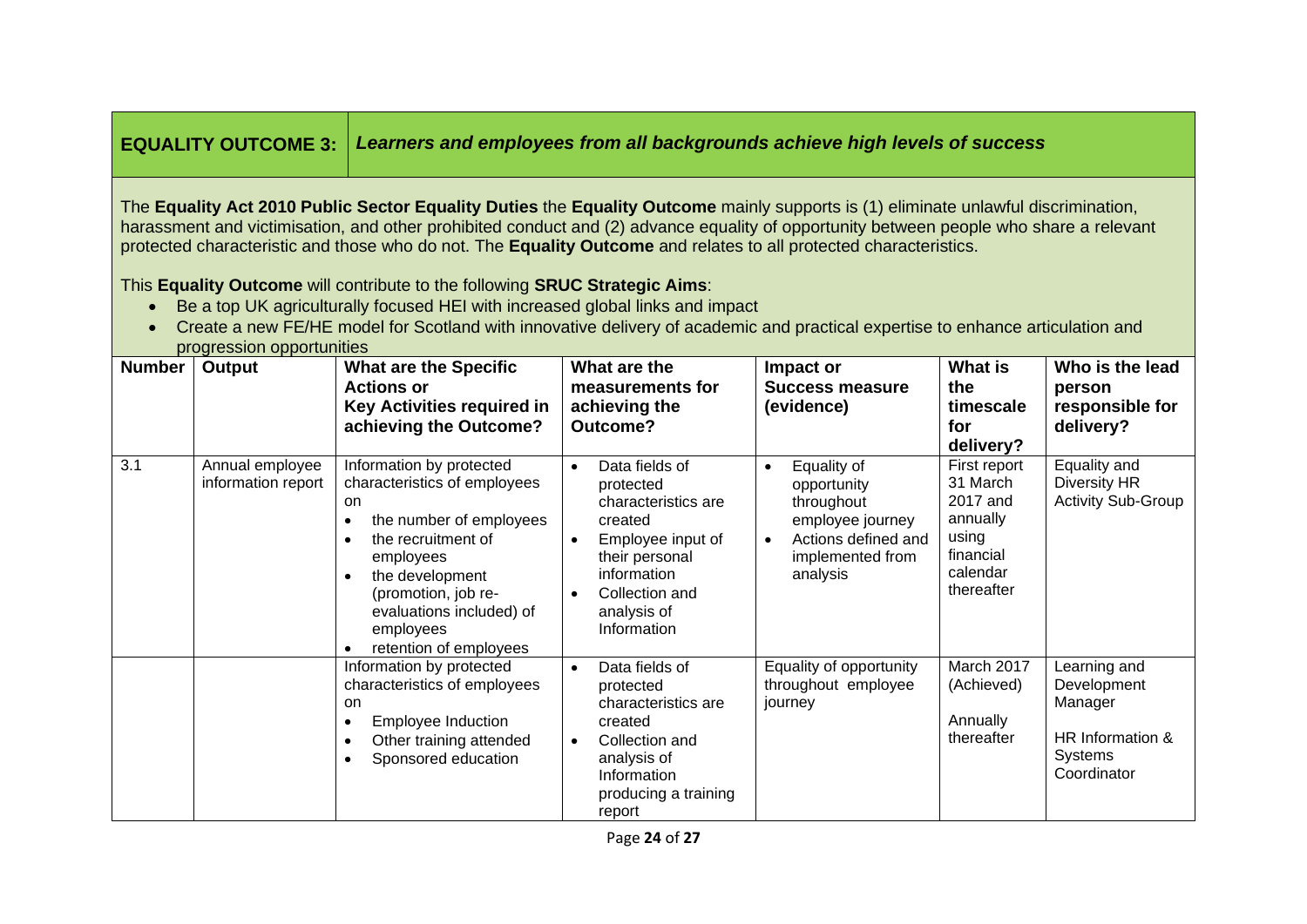| <b>Number</b> | <b>Output</b>                         | <b>What are the Specific</b><br><b>Actions or</b><br><b>Key Activities required in</b><br>achieving the Outcome?                                                                                                                                                 | What are the<br>measurements for<br>achieving the<br>Outcome?                                                                                                 | Impact or<br><b>Success measure</b><br>(evidence)                                                                                                                                                                                                  | <b>What is</b><br>the<br>timescale<br>for<br>delivery?                                                  | Who is the lead<br>person<br>responsible for<br>delivery?                   |
|---------------|---------------------------------------|------------------------------------------------------------------------------------------------------------------------------------------------------------------------------------------------------------------------------------------------------------------|---------------------------------------------------------------------------------------------------------------------------------------------------------------|----------------------------------------------------------------------------------------------------------------------------------------------------------------------------------------------------------------------------------------------------|---------------------------------------------------------------------------------------------------------|-----------------------------------------------------------------------------|
|               |                                       | Information by protected<br>characteristics of employees<br>on<br>Grievances received<br>$\bullet$<br>Capability reviews<br>$\bullet$<br>Disciplinary hearings<br>$\bullet$<br>Absence management<br>$\bullet$                                                   | Data fields of<br>$\bullet$<br>protected<br>characteristics are<br>created<br>Collection and<br>$\bullet$<br>analysis of<br>Information<br>producing a report | Equality of<br>$\bullet$<br>opportunity<br>throughout<br>employee journey<br>Actions defined and<br>implemented from<br>analysis                                                                                                                   | March 2017<br>(achieved)<br>Annually<br>thereafter                                                      | Equality and<br>Diversity HR<br><b>Activity Sub-Group</b>                   |
| 3.2           | Annual learners<br>information report | Information by protected<br>characteristics of learners on<br>Admissions<br>$\bullet$<br>Progression<br>$\bullet$<br>Completion<br>$\bullet$<br><b>Success</b>                                                                                                   | Data fields of<br>$\bullet$<br>protected<br>characteristics are<br>created<br>Collection and<br>analysis of<br>Information<br>producing a report              | A greater understanding<br>of the correlation<br>between protected<br>characteristics and<br>access and<br>performance at college.<br><b>Better</b><br>targeted support and<br>planning of positive<br>action to help any<br>disadvantaged groups. | First report<br>31 March<br>2017 and<br>annually<br>using<br>academic<br>calendar<br>thereafter<br>2017 | Equality and<br><b>Diversity</b><br><b>Education Activity</b><br>Sub- Group |
|               |                                       | Information by protected<br>characteristics of learner on<br><b>Education provision</b><br>$\bullet$<br><b>Disciplinary hearings</b><br>$\bullet$<br>Exclusions<br>$\bullet$<br>Assess to benefit, facility<br>$\bullet$<br>or service<br>Reasonable adjustments | Data fields of<br>$\bullet$<br>protected<br>characteristics are<br>created<br>Collection and<br>$\bullet$<br>analysis of<br>Information<br>producing a report | Equality of<br>opportunity<br>throughout learner<br>journey<br>Actions defined and<br>implemented from<br>analysis                                                                                                                                 | 2017<br>Annually<br>using<br>academic<br>calendar<br>thereafter<br>2017                                 | Equality and<br>Diversity<br><b>Education Activity</b><br>Sub- Group        |
| <b>Number</b> | <b>Output</b>                         | <b>What are the Specific</b><br><b>Actions or</b><br><b>Key Activities required in</b><br>achieving the Outcome?                                                                                                                                                 | What are the<br>measurements for<br>achieving the<br>Outcome?                                                                                                 | Impact or<br><b>Success measure</b><br>(evidence)                                                                                                                                                                                                  | <b>What is</b><br>the<br>timescale                                                                      | Who is the lead<br>person<br>responsible for<br>delivery?                   |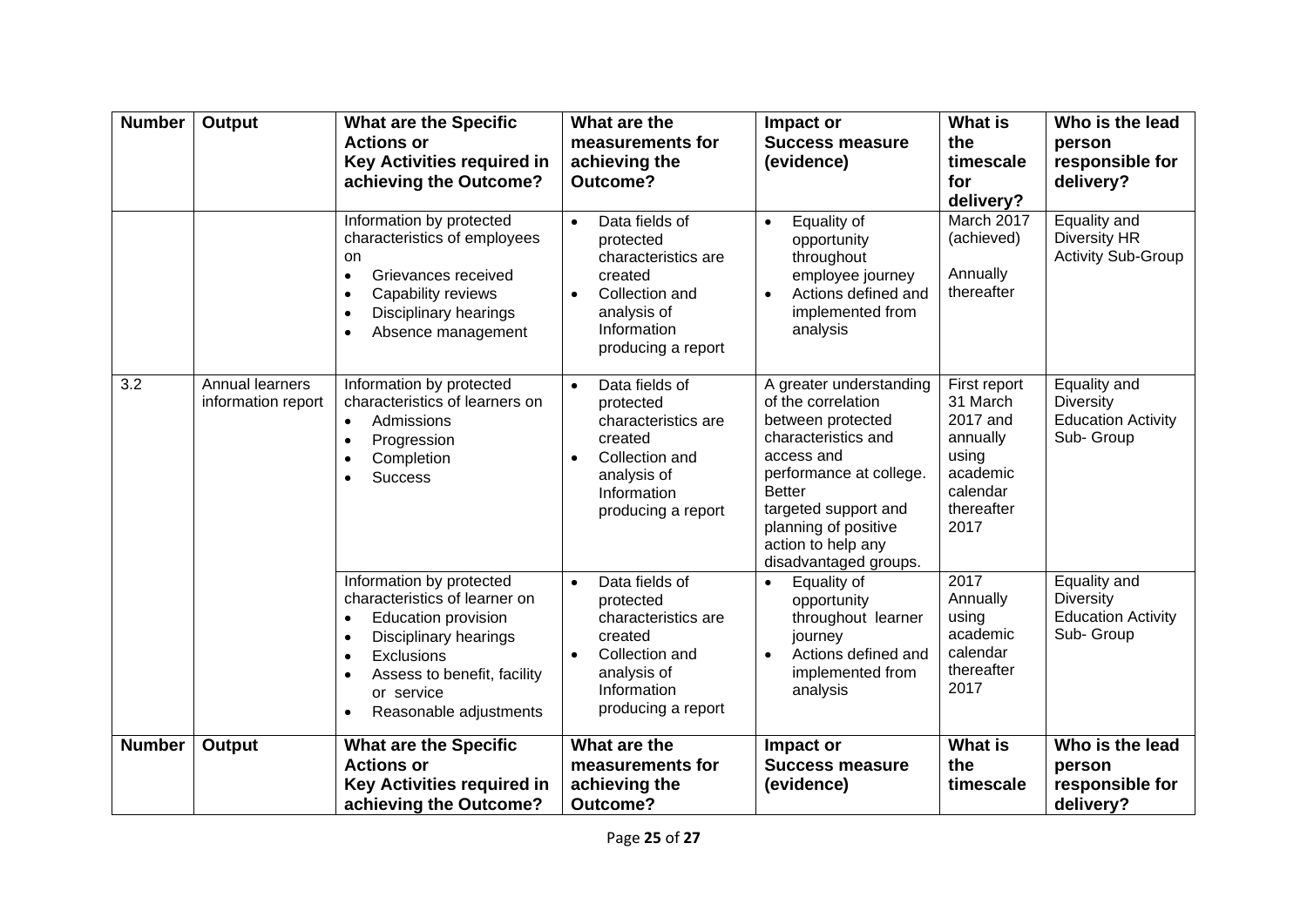|               |                                                                                                                                   |                                                                                                                                                                                                                                                                          |                                                                                 |                                                                                                                                                  | for<br>delivery?                         |                                                                                                                   |
|---------------|-----------------------------------------------------------------------------------------------------------------------------------|--------------------------------------------------------------------------------------------------------------------------------------------------------------------------------------------------------------------------------------------------------------------------|---------------------------------------------------------------------------------|--------------------------------------------------------------------------------------------------------------------------------------------------|------------------------------------------|-------------------------------------------------------------------------------------------------------------------|
| 3.3           | Gender Pay<br>Information<br>Report                                                                                               | Collection and analysis of<br>$\bullet$<br>gender pay information                                                                                                                                                                                                        | Collection and<br>$\bullet$<br>analysis of<br>information<br>producing a report | Gender equality of<br>$\bullet$<br>opportunity<br>Actions defined and<br>$\bullet$<br>implemented from<br>analysis                               | March 2017<br>(Achieved)<br>2019<br>2021 | Equality and<br><b>Diversity HR</b><br><b>Activity Sub-Group</b>                                                  |
|               | Take positive<br>action with other<br>organisations to<br>promote careers<br>to the gender<br>minority where<br>there is a gender | Deliver the Athena SWAN<br>$\bullet$<br><b>Action Plan</b><br><b>Robust Self Assessment</b><br>$\bullet$<br>Team                                                                                                                                                         | <b>ECU Bronze award</b>                                                         | Increased recruitment<br>and success rates for<br>the gender<br>minorities<br>with rates reaching<br>those of the gender<br>majority before 2021 | 2019                                     | Athena SWAN Self<br><b>Assessment Team</b><br>Athena Swan<br>Operations<br>Manager (on<br>appointment)            |
|               | bias currently                                                                                                                    | Deliver the ECU "Attracting<br>diversity: Equality in student<br>recruitment in Scottish<br>Colleges" - gender imbalance<br>in Veterinary Nursing and land<br>based engineering Attracting<br><b>Diversity Project</b>                                                   | Development and<br>implementation of actions<br>agreed with ECU                 | Increased recruitment<br>and success rates for<br>the gender minorities<br>with rates reaching<br>those of the gender<br>majority before 2021    | 2019                                     | <b>Student</b><br>Experience<br>Committee<br>Equality and<br>Diversity<br><b>Education Activity</b><br>Sub- Group |
|               |                                                                                                                                   | Deliver the SFC Gender<br><b>Action Plan</b>                                                                                                                                                                                                                             | Analysis and<br>implementation of the<br><b>SFC</b> targets                     | There is gender equity<br>for learners                                                                                                           | <b>July 2017</b>                         | Equality and<br><b>Diversity</b><br><b>Education Activity</b><br>Sub- Group                                       |
| 3.4           | Equal Pay<br>Statement on<br>Equal Pay and<br>Occupational<br>Segregation                                                         | Collection and analysis of<br>Equal Pay and Occupational<br>Segregation information<br>between:<br>women and men<br>$\bullet$<br>disabled people and non-<br>$\bullet$<br>disabled people<br>people in a minority racial<br>$\bullet$<br>group and people who are<br>not | Develop equal pay<br>statement on Equal Pay<br>and Occupational<br>Segregation  | Reduced equal pay<br>$\bullet$<br>and occupational<br>segregation<br>Reducing workforce<br>underrepresentation                                   | March 2017<br>(Achieved)<br>2021         | Equality and<br>Diversity HR<br><b>Activity Sub-Group</b>                                                         |
| <b>Number</b> | Output                                                                                                                            | <b>What are the Specific</b><br><b>Actions or</b>                                                                                                                                                                                                                        | What are the<br>measurements for                                                | Impact or<br><b>Success measure</b><br>(evidence)                                                                                                | <b>What is</b><br>the<br>timescale       | Who is the lead<br>person                                                                                         |